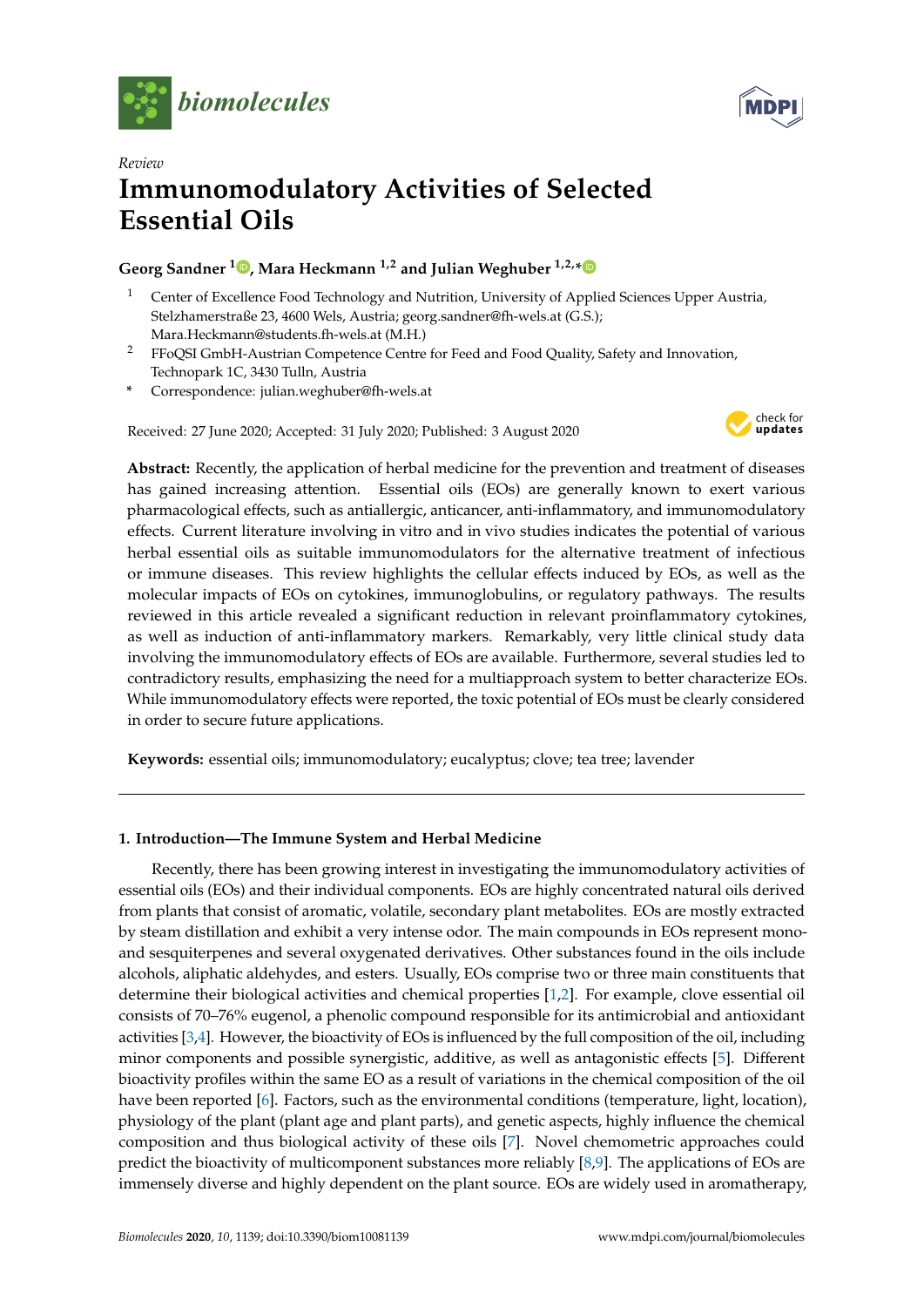cosmetics, the food industry (flavoring and preservative agents), and the pharmaceutical industry (antimicrobial and analgesic agents). The interest in further applications of EOs is steadily increasing. Their immunomodulatory activities are mediated through multiple mechanisms: EOs have been found to stimulate the immune system by increasing the amount of circulating lymphocytes and enhancing their phagocytic activity, thus improving bacterial clearance  $[10,11]$  $[10,11]$ . EOs have also been shown to suppress responses involved in inflammation and decrease cytokine production by interfering with key mediators of inflammatory pathways [\[1–](#page-11-0)[3\]](#page-11-2).  $\,$ 

The mammalian immune system is functionally divided into two main compartments: the innate and adaptive immune systems. The innate immune system initiates primary defense reactions and facilitates the elimination or containment of infectious agents by inducing an inflammatory response. Effector cells of the innate immune system include natural killer cells, mast cells, basophils, phagocytic macrophages, monocytes, dendritic cells, neutrophils, and eosinophils. These cells are involved in phagocytosis, cytokine production, antigen presentation, and the release of inflammatory mediators. Invading pathogens are detected via pattern recognition receptors that bind to characteristic foreign structures, such as unmethylated DNA or the bacterial cell wall component, lipopolysaccharide (LPS). This binding activates the cells, triggering phagocytosis of the pathogen and inducing inflammatory mechanisms, including the activation and recruitment of additional effector cells to the site of infection through the secretion of cytokines and chemokines (Figure [1\)](#page-1-0) [\[4\]](#page-11-3).

<span id="page-1-0"></span>

**Figure 1.** Overview of the mammalian innate and adaptive immune systems and the regulatory effects **Figure 1.** Overview of the mammalian innate and adaptive immune systems and the regulatory effects of selected essential oils on various cytokines shown as dots (adapted from [\[11\]](#page-12-3)). Antigen-presenting of selected essential oils on various cytokines shown as dots (adapted from [11]). Antigen-presenting cells (APCs), such as dendritic cells or macrophages, are recruited to the infection site. The released cells (APCs), such as dendritic cells or macrophages, are recruited to the infection site. The released cytokines further activate natural killer cells and lead to the maturation of T cells. The reviewed cytokines further activate natural killer cells and lead to the maturation of T cells. The reviewed studies identified multiple cytokines that were downregulated by eucalyptus, tea tree, clove, and lavender EOs. Specific interleukins and other factors are also expressed in other cell types. Most reviewed research articles focused on monocytes and activated macrophages. Hence, only those effects are highlighted in the figure.

The activation of these nonspecific innate effector mechanisms is critical for the stimulation of the adaptive immune response, a delayed but highly specific defense against the respective infectious agent [\[10\]](#page-12-2). The adaptive immune system is characterized by the clonal selection of lymphocytes that respond to a specific antigen and mainly involves antibody-producing B cells and T cells, particularly CD4<sup>+</sup> T helper cells and CD8<sup>+</sup> cytotoxic T cells. Naïve CD4<sup>+</sup> T helper (Th) cells differentiate into different subtypes depending on the influencing cytokines. Th1 cells induce inflammatory responses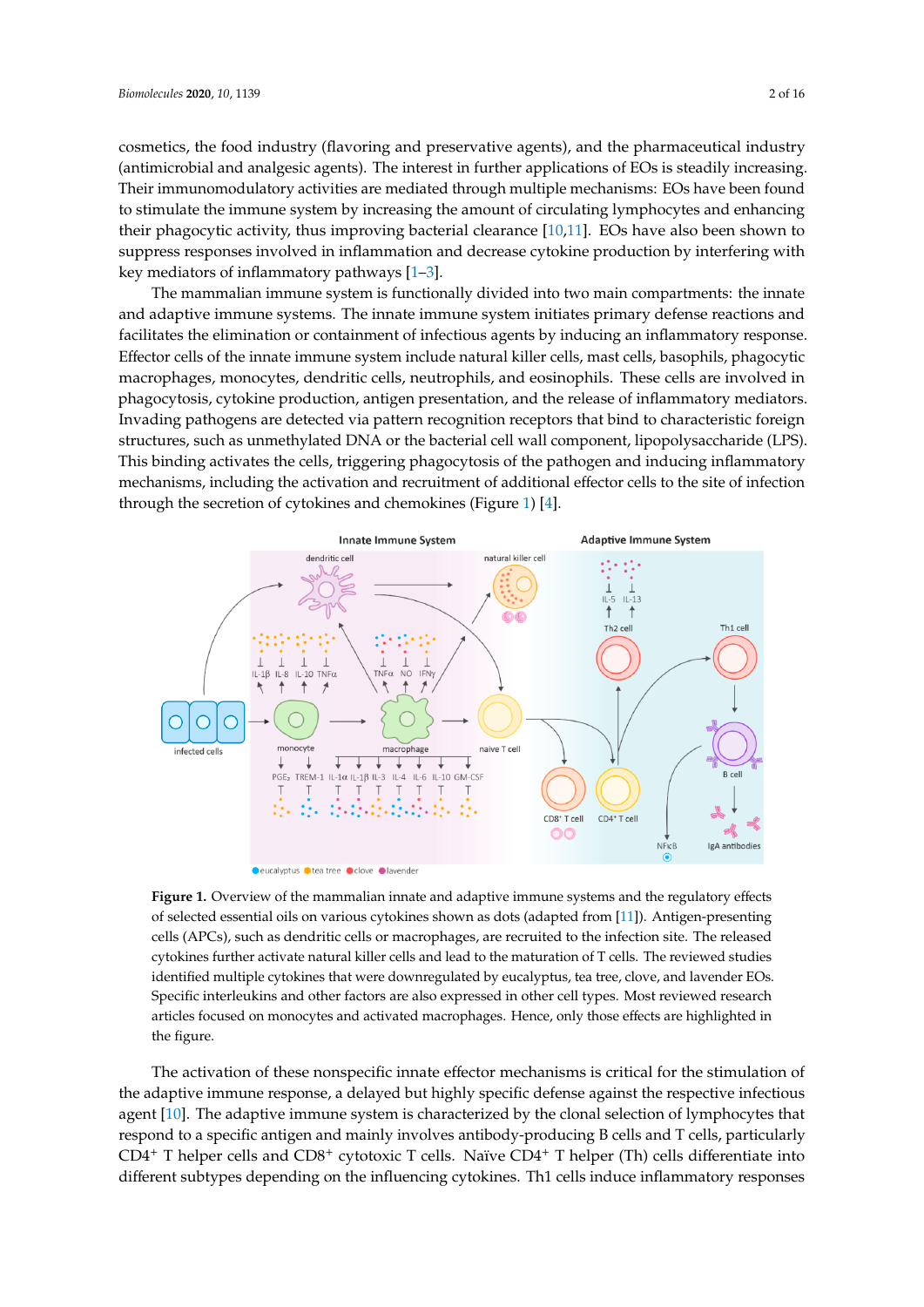and support the immune system in fighting intracellular pathogens, whereas Th2 cells primarily aid the differentiation of B cells into antibody-producing plasma cells. While extracellular pathogens are contained through humoral, antibody-mediated immune responses, intracellular pathogens are eliminated in the course of cell-mediated immunity, which is a delayed response mainly involving T cells, macrophages and natural killer cells.

However, since activation of the immune response is linked to tissue damage or destruction, inflammatory reactions are regulated by numerous mechanisms and are usually immediately terminated once the cause of the inflammation has been eliminated [\[12\]](#page-12-4). A loss of regulation of inflammatory responses may lead to the development of chronic inflammatory diseases, such as asthma, atherosclerosis, and inflammatory bowel disease [\[13\]](#page-12-5). Furthermore, immunodeficiencies can occur when certain components of the innate and adaptive immune system fail due to inherited genetic defects or damage from external factors, such as medication or nutrition [\[4\]](#page-11-3).

Immunomodulation refers to any processes that alter the immune system either by enhancing (immunostimulation) or suppressing its function. While immunostimulation occurs through the activation of inactive components of the immune system or the augmentation of their activity, immunosuppression describes a reduction of the efficacy of immune responses. This reduction can be beneficial when it assists in diminishing inflammatory and autoimmune responses [\[14\]](#page-12-6).

Herbal medicine and its applications have gained increasing attention regarding the prevention and treatment of diseases in recent years. Several plants and their extracts have been successfully found to affect T cells and cytokine and antibody production at the cellular and molecular levels [\[15\]](#page-12-7). For example, cinnamon bark oil and clove bud oil were shown to increase villi height in the *duodenum*, *jejunum,* and *ileum* of broilers. Antibody titers against Newcastle disease virus were also increased compared to those of control groups. Thus, EOs have been identified as alternatives to antibiotic growth promotors in broilers. Tea tree oil was applied to weaned piglets and improved intestinal mucosal immunity by increasing the interleukin levels IL-2 and IL-10, as well as interferon- $\gamma$  (IFN $\gamma$ ), in the *jejunum* and *ileum*. Additionally, the villus length was improved by this treatment. The data revealed that tea tree oil was more effective than standard antibiotics. Tea tree oil was shown to reduce diarrhea and improve growth performance in piglets [\[16\]](#page-12-8). Also, ginseng extracts and their EOs were shown to induce immunostimulatory effects, for example by increasing tumor necrosis factor (TNF $\alpha$ ) and IFN $\gamma$  levels or enhancing phagocytic activity [17-[19\]](#page-12-10).

Therefore, the promising immunomodulatory effects of plant essential oils could be utilized for alternative treatments. Additionally, natural compounds often show better patient compliance with fewer side effects than standard pharmaceutical drugs. This review focuses on the immunomodulatory responses of four common essential oils (eucalyptus, clove, tea tree, and lavender) that showed the most promising effects according to literature.

#### **2. Methods**

Literature research was conducted using PubMed, ScienceDirect, and Google Scholar databases and the main searching terms "essential oils", "immunomodulation", "immunostimulation", "immunosuppression", and "inflammation". Prominent essential oils affecting the immune response (mainly documented in eucalyptus, clove, tea tree, and lavender) were then added to the search history resulting in specific publications after the initial literature research. In this review, we focused on recent articles and reviews (2015–2020). Articles presenting interesting findings regarding the four selected essential oils and immune response were chosen for this review. A list of abbreviations is shown in the Appendix [A.](#page-11-7) Results are presented and discussed in the following sections.

#### **3. Eucalyptus Essential Oil**

The genus *Eucalyptus* belongs to the *Myrtaceae* family and comprises approximately 800 species of flowering trees and shrubs that are native to Australia but have been cultivated around the globe [\[20\]](#page-12-11). *Eucalyptus* contains large amounts of volatile compounds (e.g., 1,8-cineole, α-pinene, citronellal and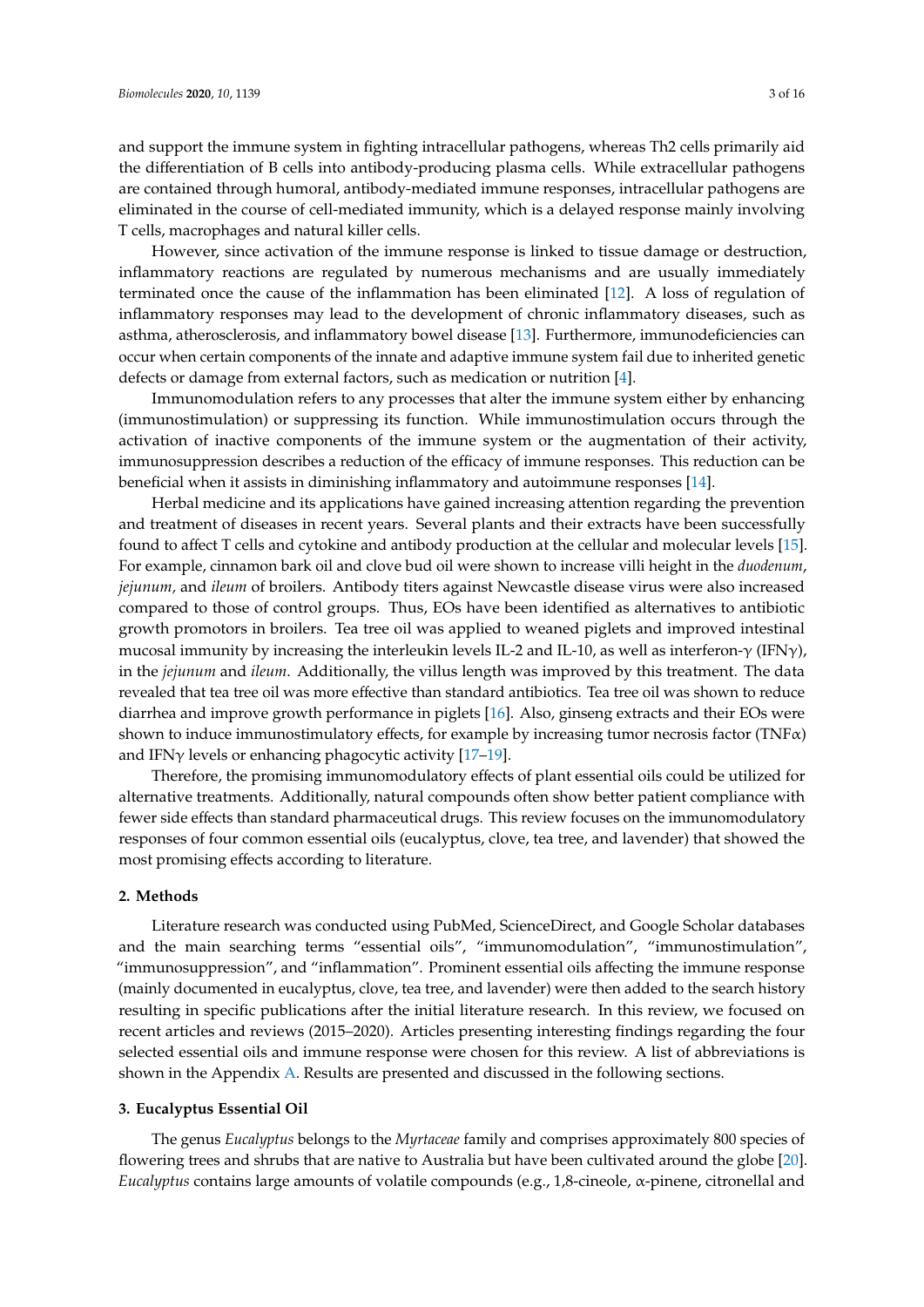linalool; a summary of the main components is shown in Figure [2](#page-3-0) and Table [1\)](#page-4-0), which are mostly found in the leaves of the plant [\[21\]](#page-12-12). *Eucalyptus* essential oil (EEO) has a long history of medicinal use in the treatment of cough, cold, influenza, and other respiratory infections. The main component is 1,8-cineole (eucalyptol), a monoterpene responsible for its pungent, sharp scent and its therapeutic significance [\[20\]](#page-12-11). The compound 1,8-cineole has been shown to exhibit anti-inflammatory and analgesic properties  $\left[22\right]$ and is used in many oral health care products, such as mouthwashes and chewing gums [\[20\]](#page-12-11). Moreover, limonene and  $\alpha$ -terpineol are common components in EEO. However, the concentrations of these individual compounds vary widely between species [\[23\]](#page-12-14). The oil composition also depends on the plant growing conditions, harvest time, extraction time, and temperature [\[21\]](#page-12-12). The consumption of  $\rm{EEO}$  at low dosages is generally suggested to be safe for adults, however, if ingested at higher concentrations, EEO can cause systemic toxicity, especially in children. The common side effects of EEO poisoning in children encompass depression of consciousness, vomiting, and seizures. Severe poisoning in children has been reported after ingestion of  $3$  to  $5$  mL of pure EEO [\[24](#page-12-15)[–26\]](#page-12-16).

<span id="page-3-0"></span>

Figure 2. Chemical structures of the main components of the four selected EOs.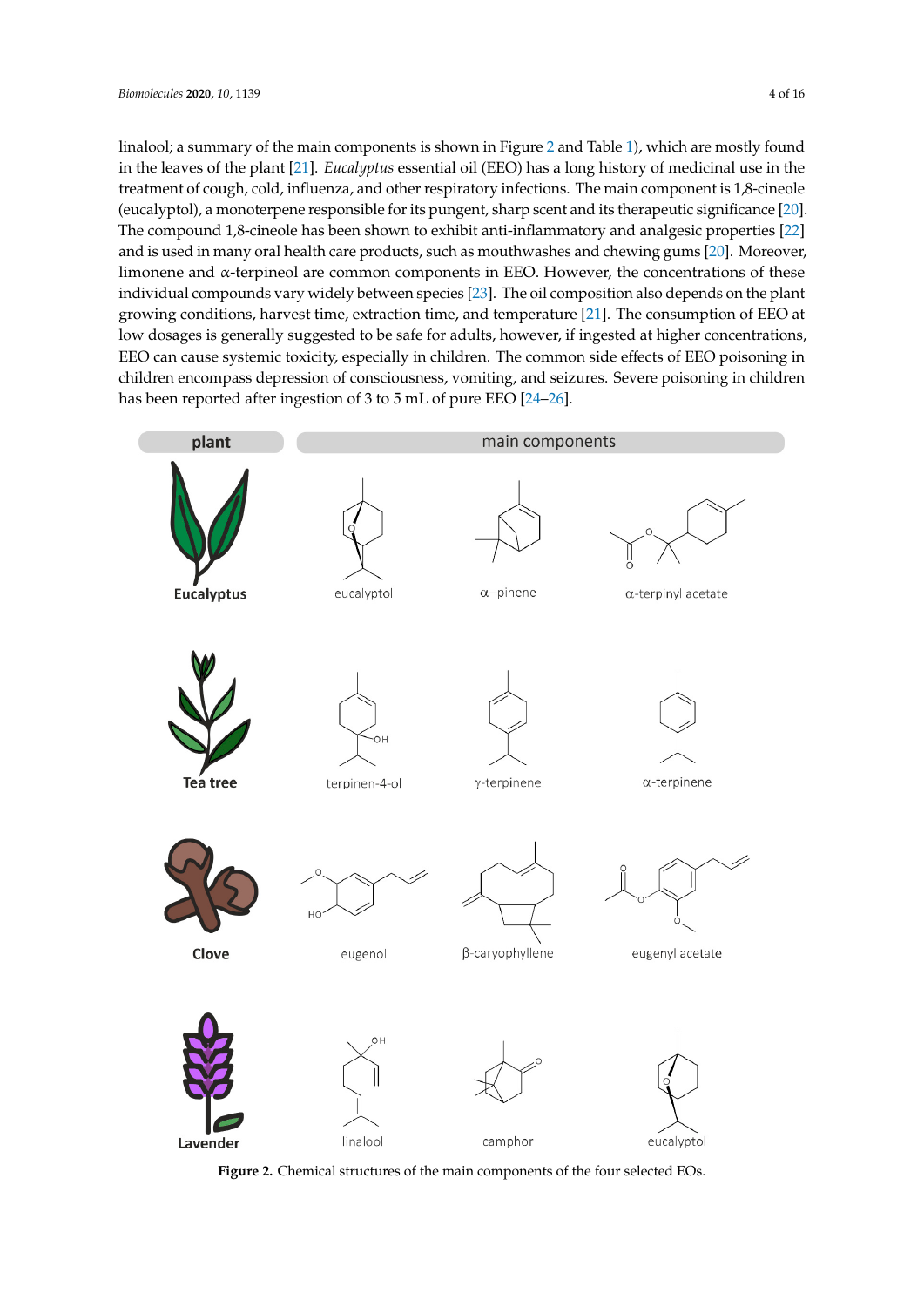<span id="page-4-0"></span>

| Eucalyptus [23,27]            |             | <b>Clove</b> [28,29]   |            | Tea Tree [30.31]    |            | Lavender [32.33] |           |
|-------------------------------|-------------|------------------------|------------|---------------------|------------|------------------|-----------|
| Compound                      | Content     | Compound               | Content    | Compound            | Content    | Compound         | Content   |
| eucalyptol                    | $50 - 80\%$ | eugenol                | $70 - 76%$ | terpinen-4-ol       | $30 - 48%$ | linalool         | 28-45%    |
| $\alpha$ -pinene              | $2 - 26%$   | $\beta$ -caryophyllene | $10 - 17%$ | $\gamma$ -terpinene | 10-28%     | camphor          | $3 - 12%$ |
| $\alpha$ -terpinyl<br>acetate | $2 - 5%$    | $\alpha$ -humulene     | $2\%$      | $\alpha$ -terpinene | $5 - 13%$  | eucalyptol       | $2 - 10%$ |
| $\alpha$ -terpineol           | $2 - 3%$    | eugenyl acetate        | $1 - 12%$  | $\alpha$ -terpineol | $1 - 8\%$  | terpinen-4-ol    | $2 - 7%$  |
| trans-pinocarveol             | $1 - 8\%$   | $\alpha$ -cubebene     | $1 - 2\%$  | $p$ -cymene         | $1 - 8\%$  | β-caryophyllene  | $1 - 6\%$ |
| globulol                      | $1 - 6\%$   | $\alpha$ -copaene      | $1 - 2\%$  | $\alpha$ -pinene    | $1 - 6\%$  | borneol          | $1 - 10%$ |
| limonene                      | $1 - 4\%$   | nerolidol              | $0 - 1\%$  | limonene            | $1 - 3%$   | limonene         | $0 - 3\%$ |
| pinocarvone                   | $1 - 4\%$   | farnesol               | ${<}1\%$   | sabinene            | $0 - 4\%$  | $\alpha$ -pinene | $0 - 2\%$ |
| $\gamma$ -terpinene           | $1 - 2%$    | methyl chavicol        | ${<}1\%$   | $\delta$ -cadinene  | $0 - 3\%$  | $\beta$ -pinene  | $0 - 2\%$ |
| $p$ -cymene                   | $1 - 7\%$   | caryophyllene<br>oxide | ${<}1\%$   | eucalyptol          | $0 - 15%$  | myrcene          | $0 - 2\%$ |

**Table 1.** Main components of selected essential oils.

Recently, the immunomodulatory effects of EEO and its constituents have gained increased attention. Serafino et al. [\[34\]](#page-13-6) investigated the impact of EEO on human monocyte-derived macrophages (MDMs) in vitro by confocal microscopy after the administration of fluorescent beads. The results showed drastically increased phagocytic activity in human MDMs during EEO treatment compared to those that were treated with LPS. In the untreated control groups, 13.7% of cells showed phagocytic activity with a mean of 11 phagocytosed beads per cell. LPS treatment for 6 h slightly increased the percentage of phagocytic cells to 18.26% and did not affect the number of phagocytosed beads, whereas treatment with 0.008% EEO increased the percentage to 27.1% with a mean of 24 phagocytosed beads per cell after 24 h of treatment. Additionally, pretreatment with EEO for 24 h before LPS challenge increased the phagocytic activity of human MDMs compared to that of LPS treatment alone. Active cell motility might contribute to the enhanced phagocytic ability, as MDMs treated with EEO demonstrated elongated lamellipodia and filopodia. A nonspecific effect of EEO on the phagocytic activity of MDMs was excluded by testing other oil preparations, which did not affect MDM phagocytic activity. Despite this stimulation, the LPS-induced production of proinflammatory cytokines was significantly reduced in cells that were pretreated with EEO. This effect was especially evident for the cytokines IL-4, IL-6, and TNF $\alpha$ . When nocodazole was added, the phagocytic activity of EEO-pretreated cells was inhibited, while the activity of LPS-stimulated cells was not influenced, suggesting that the EEO-mediated enhancement of phagocytosis was dependent on the microtubule network and was mediated through different mechanisms than LPS-induced phagocytosis, possibly involving different phagocytic receptors.

Furthermore, the study by Serafino et al. [\[34\]](#page-13-6) revealed the impact of EEO on the phagocytic abilities of peripheral blood monocytes and granulocytes in immunocompetent and immunosuppressed rats after in vivo administration. In immunocompetent rats, EEO treatment significantly increased the percentage of circulating monocytes and simultaneously increased phagocytic activity and the expression of the CD44 receptor, which mediates adhesion to the endothelium, thus promoting extravasation [\[35\]](#page-13-7). In 5-fluorouracil-induced immunosuppressed rats, the administration of EEO led to a recovery of the percentage of circulating granulocytes and restored the phagocytic abilities of granulocytes and monocytes. Since 5-fluorouracil is commonly used in chemotherapy, these results also suggest a possible role of EEO in novel combination therapies to improve the treatment of cancer [\[34\]](#page-13-6).

Yadav and Chandra [\[36\]](#page-13-8) examined the effect of EEO and its main constituent 1,8-cineole on the phagocytic activity of lung alveolar macrophages. When cells were pretreated with 0.02% EEO 3 h before bacterial infection, an increase in the phagocytic activity of alveolar macrophages and intracellular pathogen clearance was observed. These results are consistent with those of Serafino et al. [\[34\]](#page-13-6). Additionally, pretreatment with EEO reduced the production of LPS-induced proinflammatory mediators, such as TNF $\alpha$ , IL-1 $\beta$ , IL-1 $\alpha$ , and NO in lung alveolar macrophages. Furthermore, 1,8-cineole demonstrated a similar anti-inflammatory effect but only affected intracellular IL-1α, IL-1β, and IL-6. However, 1,8-cineole seems to exert a strong inhibitory effect on TNFα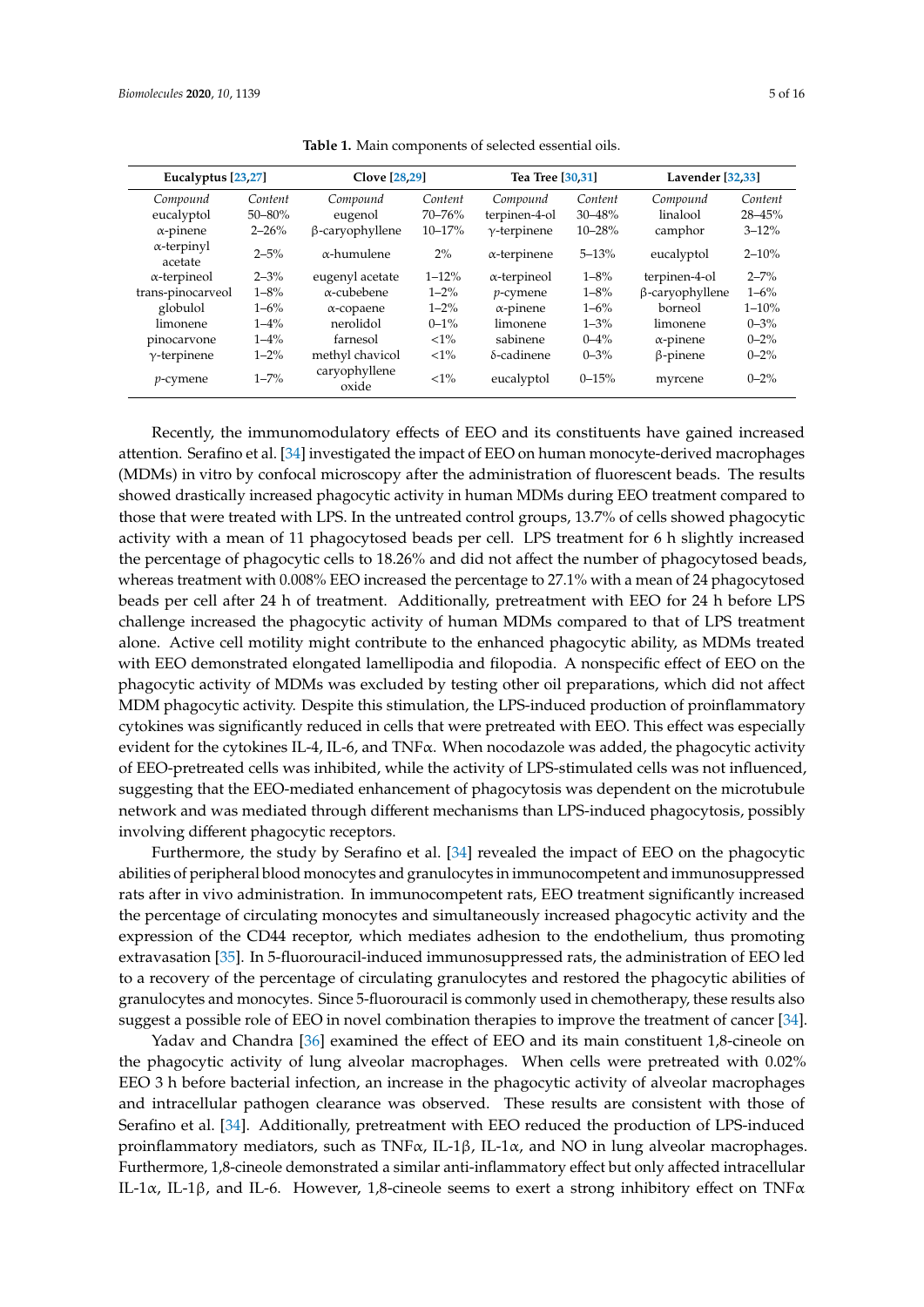production in monocytes. In a previous study [\[37\]](#page-13-9), 1,8-cineole pretreatment was shown to reduce  $TNF\alpha$ and IL-1β production in human monocytes by 99% and 84%, respectively. Reduced IL-1β levels might result from the reduced expression of the nod-like receptor NLRP3 [\[36\]](#page-13-8). Unlike toll-like receptors, nod-like receptors are activated inside the cell and are part of the inflammasome, a multiprotein innate immune complex that is responsible for inflammatory responses. Active inflammasomes can lead to caspase 1-mediated activation of IL-1β [\[38\]](#page-13-10). This effect suggests a potential therapeutic impact of EEO on inflammatory diseases involving the inflammasome, such as type 2 diabetes [\[39\]](#page-13-11), inflammatory bowel disease [\[40\]](#page-13-12), and atherosclerosis [\[41\]](#page-13-13).

In the study by Yadav and Chandra [\[36\]](#page-13-8), EEO pretreatment also reduced mRNA expression of triggering receptor expressed on myeloid cells (TREM-1) [\[34\]](#page-13-6). TREM-1 induces the release of cytokines, such as IL-1 $\beta$  and TNF $\alpha$ , amplifying the inflammatory response [\[42\]](#page-13-14). Additionally, a reduction in LPS-induced phosphorylation of p38-mitogen-activated protein kinase (p38 MAPK) and nuclear factor kappa-light-chain-enhancer of activated B-cells (NFKB) was observed following EEO pretreatment [\[34\]](#page-13-6). P38 MAPK is associated with various chronic inflammatory diseases, such as rheumatoid arthritis and inflammatory bowel disease. Selective inhibition of p38 MAPK could lead to an important approach in the anti-inflammatory treatment of chronic diseases [\[43\]](#page-13-15). The decreased phosphorylation of NFκB and p38 MAPK and the mRNA expression of TREM-1 also correlate with the reduction in the levels of TNF $\alpha$ , IL-1β, IL-6, and NO. Moreover, 1,8-cineole increased the phosphorylation of NFκB in lung alveolar macrophages, suggesting that different constituents of EEO might be responsible for the reduction in NF<sub>K</sub>B activity [\[36\]](#page-13-8). In human monocytes, pretreatment with  $\alpha$ -pinene was shown to inhibit the activity of NFκB [\[44\]](#page-13-16), whereas 1,8-cineole demonstrated no effect on NFκB [\[45\]](#page-13-17). These results indicate that EEO exhibits different cell-type-specific effects on LPS-mediated inflammatory responses.

Hotta et al. [\[1\]](#page-11-0) analyzed the impact of EOs on cyclooxygenase (COX-2) expression using bovine arterial endothelial cells and demonstrated that 0.01% EEO suppressed LPS-induced COX-2 promoter activity by 25%. Thyme and clove essential oils exhibited even stronger effects than those of EEO. While COX-1 is constitutively expressed in many cells and tissues, COX-2 is usually absent but is induced through numerous intra- and extracellular stimuli, including LPS and proinflammatory cytokines. Thus, COX-2 is a key mediator of inflammatory pathways [\[46\]](#page-13-18). Thyme and clove oils act as peroxisome proliferator-activated receptor (PPAR) agonists, thereby initiating a negative feedback loop that regulates COX-2 expression. EEO induced PPAR activation, but the effect was not significant. It is questionable whether single compounds in EEO exhibit stronger PPAR agonist effects than EEO itself to inhibit increased COX-2 expression. Further research is required to obtain a comprehensive outlook on this matter.

#### **4. Clove Essential Oil**

Along with *Eucalyptus*, clove (*Syzygium aromaticum*) belongs to the *Myrtaceae* family. Clove is an evergreen tree that is native to Indonesia and is mostly grown for its aromatic flowers. Clove essential oil (CEO) has been used in traditional medicine mainly as a pain reliever in dental care and in the treatment of burns and wounds. The main component in CEO is eugenol (Figure [2](#page-3-0) and Table [1\)](#page-4-0), a phenolic compound that contributes to the oil's warm, spicy scent and exhibits many pharmacological properties [\[47\]](#page-13-19). The antioxidant, anti-inflammatory [\[48\]](#page-13-20), antimicrobial [\[49\]](#page-13-21), and analgesic [\[50\]](#page-14-0) effects of eugenol have been previously documented. The oil is also composed of numerous other compounds, including eugenol acetate, β-caryophyllene, and α-humulene [\[51\]](#page-14-1). Generally, data on the cytotoxicity of EOs and their active cytotoxic components are limited. CEO has been shown to be highly toxic to human fibroblasts and endothelial cells at a concentration of 0.03%. This effect is mostly attributable to eugenol, however the cytotoxicity profile of CEO may be characterized by more than one constituent [\[52\]](#page-14-2). Additionally, CEO exhibits significant hepatotoxic effects. Ingestion of 10 mL CEO can cause hepatoxicity and renal dysfunction [\[53\]](#page-14-3).

Many studies investigating the impact of CEO and its constituents on immune responses have resulted in conflicting findings. Carrasco et al. [\[54\]](#page-14-4) examined the effect of CEO containing >98%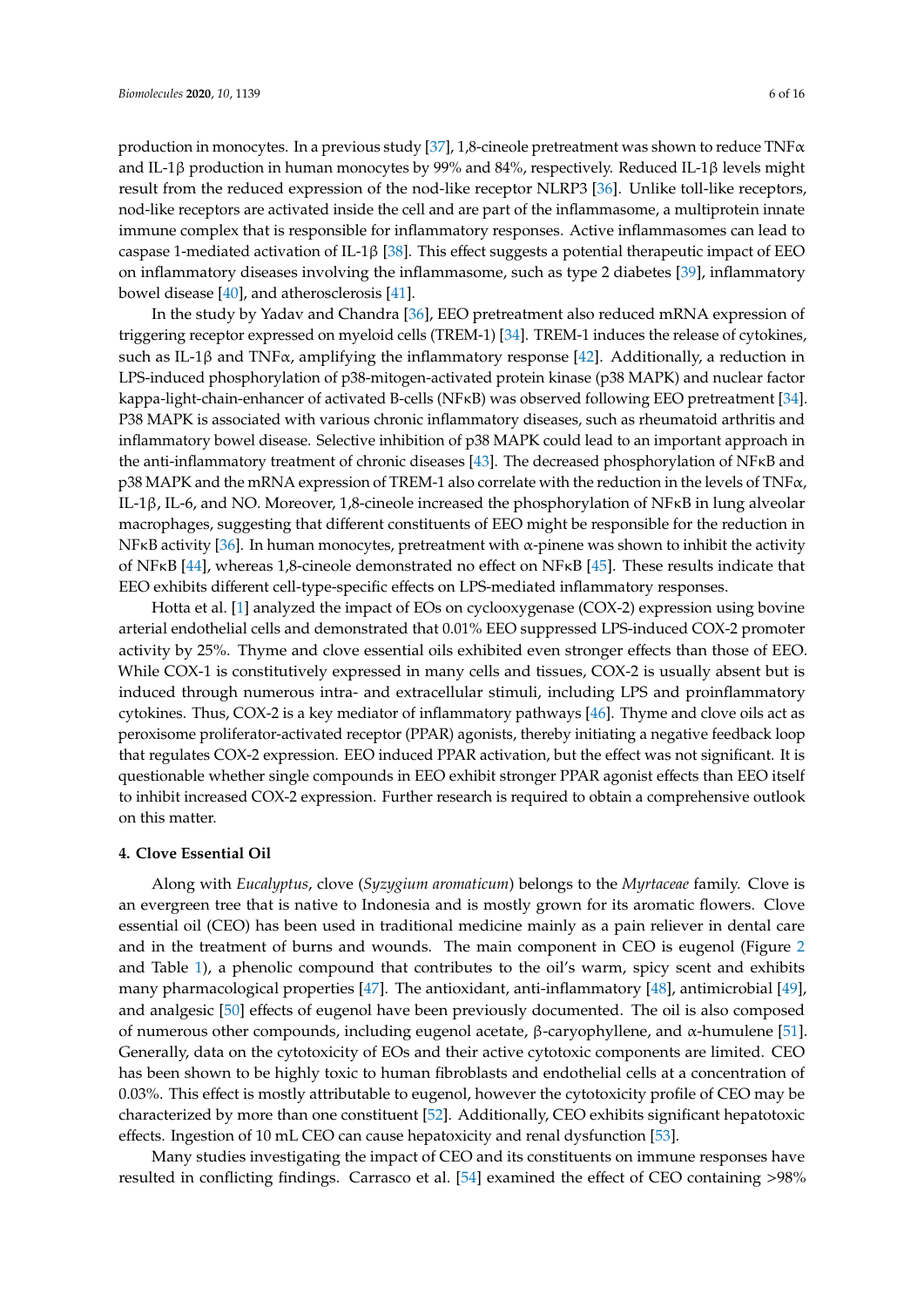eugenol on humoral and cell-mediated immune responses in mice in vivo. Daily oral administration of CEO (100, 200, and 400 mg/kg) for 7 days significantly increased the total white blood cell count in immunocompetent mice after immunization with sheep red blood cells (SRBCs) on day 0, and this effect was shown to be dose-dependent. In immunocompetent mice, CEO might stimulate immune responses by activating the hematopoietic system and increasing the number of circulating lymphocytes. Additionally, following cyclophosphamide-induced immunosuppression in mice, CEO (400 mg/kg) restored the total white blood cell count to the initial values after 7 days. While humoral immune responses were not significantly affected by CEO in immunocompetent mice, the production of circulating anti-SRBC antibodies drastically increased in cyclophosphamide-suppressed mice. A delayed-type hypersensitivity (DTH) assay was performed to identify the influence of CEO on cell-mediated immunity. After 24 h of antigen challenge, CEO-treated immunocompetent mice demonstrated a significant increase in foot-paw volume. CEO was effective in stimulating cell-mediated immunity in immunocompetent mice and in restoring the white blood cell counts and humoral immunity in immunosuppressed mice.

Conversely, in a similar study conducted by Halder et al. [\[55\]](#page-14-5), 0.1 mL/kg CEO, which consisted of 87.34% eugenol, was administered daily for two weeks and led to a significant decrease in paw volume in rats. The authors suggest that CEO may indirectly reduce inflammation by inhibiting cell-mediated immune responses. Additionally, improvements in humoral primary and secondary immune responses were documented, which positively affected lymphocyte functions.

Islamuddin et al. [\[56\]](#page-14-6) analyzed the immunomodulatory effect and therapeutic efficacy of eugenol emulsion (EE) in experimental visceral leishmaniasis (VL). After 10 days of EE treatment, enhanced cell-mediated immune responses, as identified by a significant augmentation in paw thickness and humoral immune responses in mice, were observed in vivo. EE treatment also led to an increase in IFNγ-secreting CD4<sup>+</sup> and CD8<sup>+</sup> splenic T cells, along with CD8<sup>+</sup> central memory T lymphocytes. The generation of central memory cells was consistent with the upregulated expression of CD44 and CD62L, two adhesion molecules that are highly expressed on central memory T cells [\[56\]](#page-14-6). In peritoneal macrophages, EE significantly enhanced the expression of CD80 and CD86 [\[56\]](#page-14-6). These costimulatory molecules play pivotal roles in the activation of lymphocytes and the secretion of cytokines and are, therefore, critical to the initiation and maintenance of immune responses [\[57\]](#page-14-7). Additionally, the proliferation of antigen-stimulated splenocytes and lymphocytes and NO production were significantly augmented 10 days after EE treatment. EE also showed promising therapeutic potential in the treatment of VL by reducing hepatic and splenic parasitic burdens, as indicated by decreased spleen and liver weights. Furthermore, alterations in cytokine levels upon EE treatment were identified. While the production of the classic Th1 cytokines IFN $\gamma$  and IL-2 increased, serum levels of cytokines released from Th2 cells, particularly IL-4 and IL-10, decreased. This finding provides further evidence for the suitability of EE for VL therapy, since IL-4 and IL-10 are associated with this disease [\[56\]](#page-14-6).

Dibazar et al. [\[58\]](#page-14-8) demonstrated both anti- and proinflammatory in vitro effects of CEO on LPS-stimulated mouse peritoneal macrophages. Significant suppression of NO and TNFα production and release were reported after 48 h of incubation. In previous studies, eugenol was shown to inhibit the expression of inducible nitric oxide synthase (iNOS), as well as the release of  $TNF\alpha$ , in macrophages and might, therefore, be responsible for this effect [\[59,](#page-14-9)[60\]](#page-14-10). Additionally, IL-6 production was stimulated in a particular experiment [\[58\]](#page-14-8). This effect might occur due to the reduced NO levels, since NO has been associated with the downregulation of LPS-induced IL-6 production in alveolar macrophages [\[61\]](#page-14-11). However, these findings are inconsistent with the results from Bachiega et al. [\[62\]](#page-14-12), who demonstrated that CEO could inhibit the production of the proinflammatory cytokine IL-6 in murine macrophages. These contradictory results highlight the difficulties affiliated with evaluating the effects of CEO and its constituents, especially eugenol, on inflammation and on the overall immune response. As mentioned above, the bioactivity of EOs is influenced by many factors and varies with the chemical composition of the oil. The different geographical origin of the clove flower buds and extraction methods used in these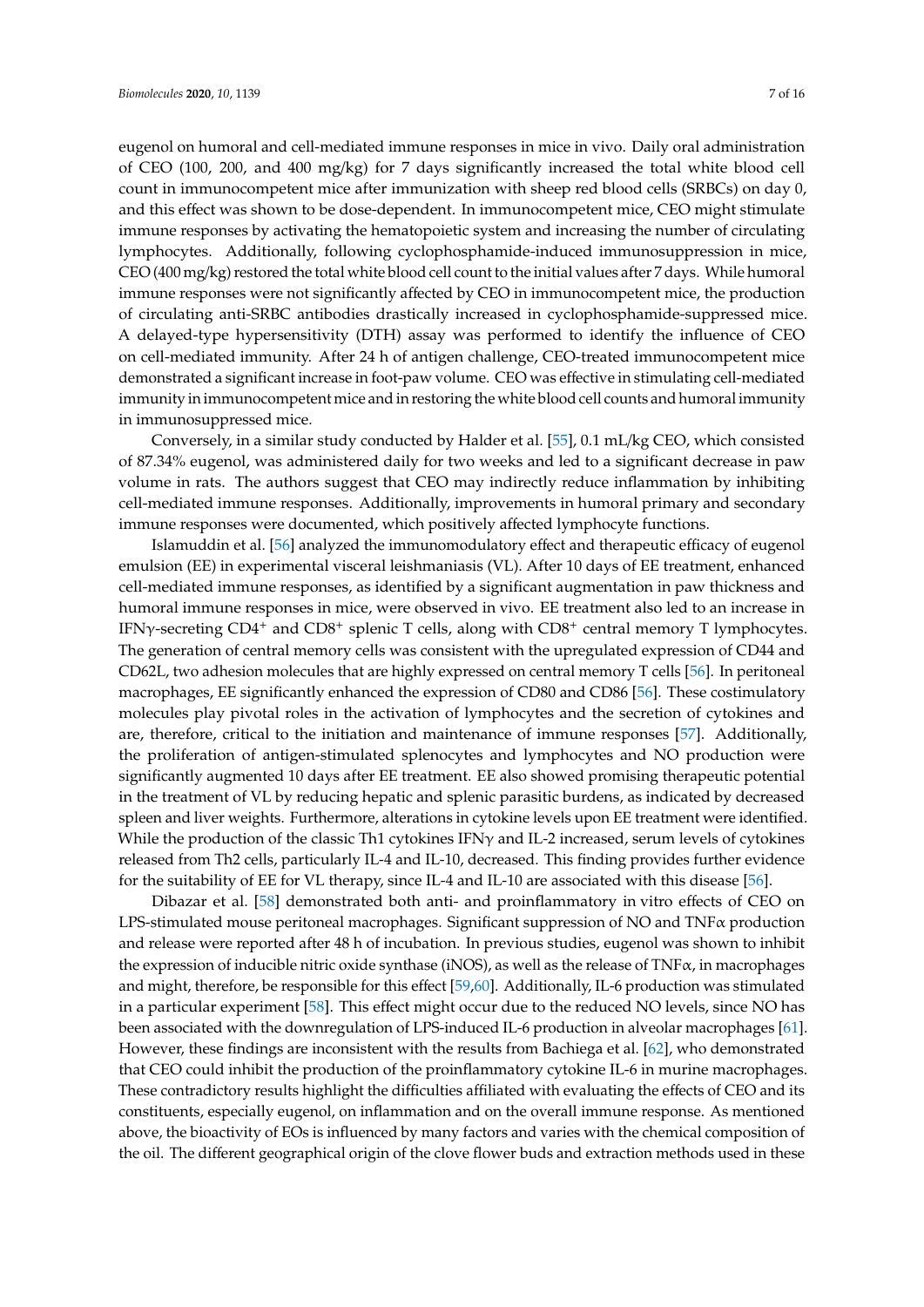two studies might be responsible for the obtained contradictory results. Further research with different doses of CEO and eugenol, as well as other target cell types, may provide a better understanding.

#### **5. Tea Tree Essential Oil**

*Melaleuca alternifolia*, commonly known as tea tree, is a member of the botanical family Myrtaceae and endemic to Australia. The essential oil from this tree has long been used in folk medicine as a topical medication to treat bruises and infected injuries. Tea tree essential oil (TTO) is composed of approximately 100 volatile compounds, the majority being terpene hydrocarbons. The main active component has been found to be terpinen-4-ol, a monoterpene with strong antimicrobial properties (Figure [2](#page-3-0) and Table [1\)](#page-4-0) [\[63\]](#page-14-13). TTO is toxic when ingested in higher concentrations and can cause skin irritation and allergic reactions in predisposed individuals. Due to their low body weight, children are more vulnerable to TTO poisoning. Ingestion of less than 10 mL pure TTO can cause central nervous system depression and ataxia in children. However, data on the toxicity profile of TTO are limited and the responsible components have not been identified [\[64\]](#page-14-14).

Hart et al. [\[2\]](#page-11-1) investigated the effect of TTO on the production of inflammatory mediators by LPS-activated human peripheral blood monocytes in vitro. The results indicated that some constituents of TTO appeared to be toxic to monocytes in culture, and the water-soluble components terpinen-4-ol, α-terpineol, and 1,8-cineole could suppress the production of inflammatory mediators in a nontoxic manner. Significantly reduced levels of TNF $\alpha$ , IL-1 $\beta$ , IL-10, and prostaglandin E<sub>2</sub> were identified after 40 h of incubation with the water-soluble components of TTO. In LPS-stimulated human macrophages, TTO demonstrated a similar inhibitory effect on IL-1 $\beta$  and IL-10 production, but TNF $\alpha$ levels remained unaltered [\[3\]](#page-11-2). These partially contradictory results suggest that the biological activity of TTO strongly depends on the cell type, as well as the composition and concentration of the oil. Both studies identified terpinen-4-ol as being primarily responsible for these effects, most likely by interfering with the NFκB, p38, or ERK/MAPK pathway.

Recently, the immunomodulatory effect of *Melaleuca alternifolia* concentrate (MAC) has been investigated. MAC represents a refined product derived from TTO that has very low concentrations of hydrophobic monoterpenes, but its major component is still terpinene-4-ol. Low et al. [\[65\]](#page-14-15) examined the impact of MAC on protein expression in macrophage-like cell lines. MAC inhibits the phosphorylation of inhibitor of κB kinases (IκB), a mechanism that is necessary for the activation of NFκB and downstream target genes. Normally, IκB is bound to inactive NFκB, which is activated and released upon IκB phosphorylation [\[66\]](#page-14-16). This inhibition of NFκB translocation results in decreased levels of certain LPS-induced proinflammatory cytokines, as well as reduced iNOS expression and NO production [\[65\]](#page-14-15). Lee et al. [\[67\]](#page-14-17) verified and extended these observations by demonstrating that MAC not only inhibited the phosphorylation of IκB but also increased its concentration in the cytosol. Additionally, the study revealed that MAC positively regulated heme oxygenase-1 (HO-1) expression by inducing the activation and translocation of NF-E2-related factor 2 (Nrf2). Since the Nrf2-HO-1 pathway is greatly involved in anti-inflammatory processes and inhibits the COX-2 and iNOS signaling pathways, these results suggest a promising role of TTO and its extracts in the treatment of inflammatory diseases.

Budhiraja et al. [\[68\]](#page-14-18) also reported immunostimulatory effects of TTO. The study demonstrated that both TTO and terpinen-4-ol similarly induce the differentiation of immature myelocytes into active phagocytizing monocytes and increase the expression of CD11b, a receptor that is partially responsible for the phagocytosis of opsonized bacteria and fungi by leukocytes. While much research has been undertaken on the immunoinhibitory effects of TTO, little is known about its potential as an immunostimulatory agent.

## **6. Lavender Essential Oil**

Lavender essential oil (LEO) is commonly obtained from *Lavandula angustifolia*, a species of flowering plants belonging to the *Lamiaceae* family that is widely cultivated in the Mediterranean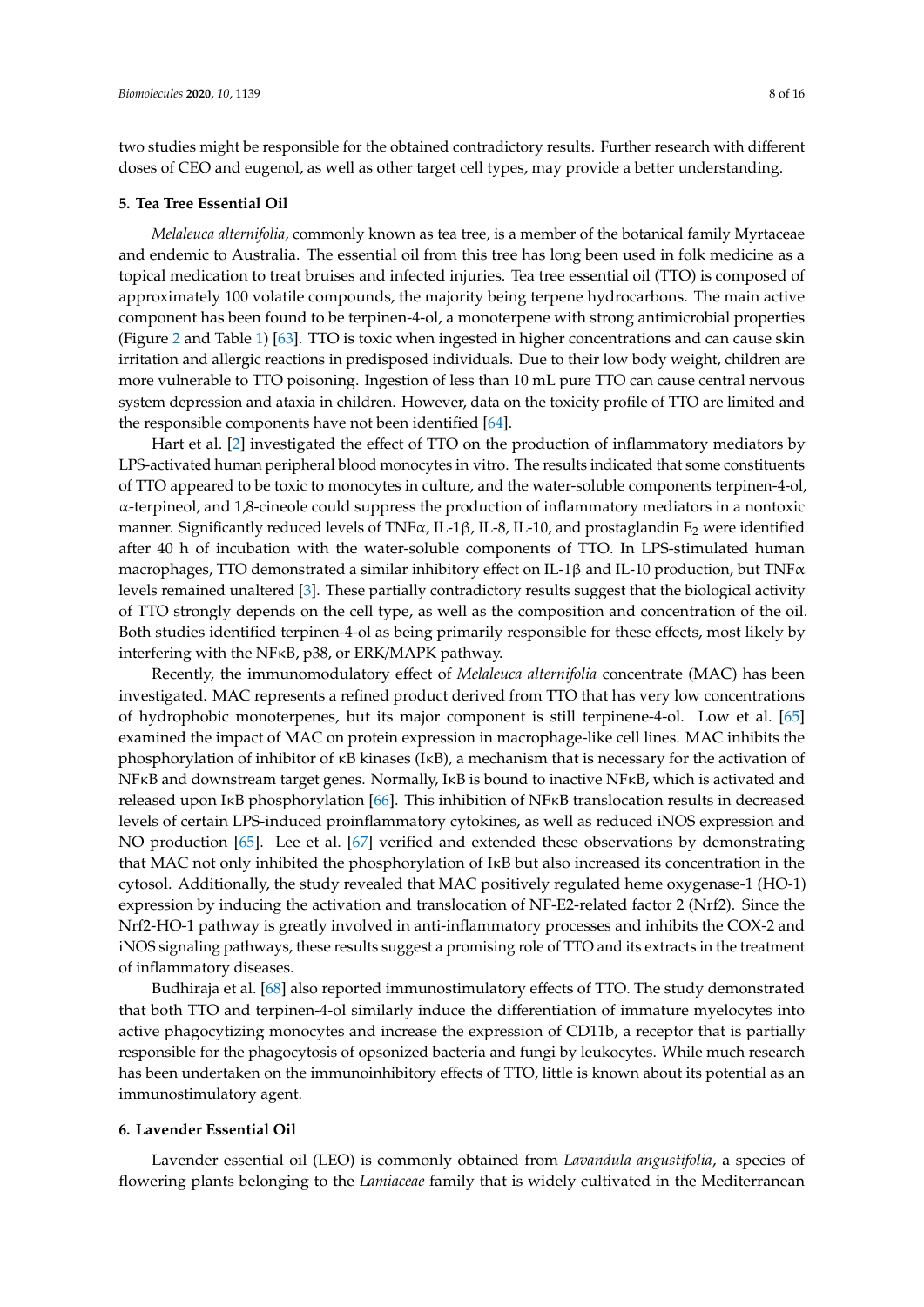region. This aromatic plant has a long history of use in traditional medicine as a natural remedy for various inflammatory disorders. LEO is steam-distilled from the flowers and leaves of the plant and contains high concentrations of the monoterpenoids linalool, linalyl-acetate, 1,8-cineole, camphor, and terpinen-4-ol (Figure [2](#page-3-0) and Table [1\)](#page-4-0). However, the oil composition strongly varies depending on the geographical origin of the plant, environmental factors and extraction parameters [\[69](#page-15-0)[,70\]](#page-15-1). LEO is regarded as one of the mildest essential oils, however concerns about possible allergenic or irritant skin reactions are rising. LEO has been shown to be cytotoxic to human endothelial cells and fibroblasts at a concentration of 0.25%. The cytotoxicity is mainly attributable to the oil's major constituent linalool and linalyl acetate [\[71\]](#page-15-2). Additionally, linalyl acetate has been previously shown to exhibit genotoxic effects on human lymphocytes [\[72\]](#page-15-3).

Giovannini et al. [\[73\]](#page-15-4) demonstrated a protective effect of LEO on human MDMs upon infection with *Staphylococcus aureus* in vitro, as indicated by a significant increase in phagocytic activity and a reduction in intracellular bacterial replication. The enhancement of bacterial clearance might occur due to the upregulated expression of genes involved in generating reactive oxygen species (CYBB and NCF4). These observations suggest that LEO could stimulate innate immune responses to bacteria. Additionally, LEO exerts regulatory effects on the inflammatory response by inhibiting the production of several bacterial-induced proinflammatory cytokines, including IL-1α, IL-1β, and IL-6, by macrophages. Similar to TTO, LEO is thought to exhibit its anti-inflammatory effects by inducing the expression of HO-1. The authors of this study could not identify the single constituent of LEO that is responsible for these immunomodulatory effects and instead suggested that the bioactivity may depend on the whole phytocomplex of the oil.

Chen et al. [\[74\]](#page-15-5) investigated the impact of aromatherapy massage with 2% LEO on the stress level and immune functions of pregnant women. Twenty-four healthy pregnant women received 10 aromatherapy massages every other week for 20 weeks. Compared to the control group, who only received routine prenatal care, the intervention group demonstrated significantly elevated salivary IgA and reduced cortisol levels immediately after aromatherapy massage. Chen et al. also documented long-term effects on salivary IgA levels, which serve as indicators of immune function. In a similar study, aromatherapy massage with an oil blend of lavender, cypress, and sweet marjoram led to a drastic increase in peripheral blood lymphocytes in healthy subjects, presumably due to the documented increase in CD8<sup>+</sup> T cells and CD16<sup>+</sup> cells [\[75\]](#page-15-6). These results provide evidence that aromatherapy massage with LEO could significantly stimulate immune functions and diminish stress. Additionally, a significant impact of inhaled LEO was observed in the treatment of migraine headache in a placebo-controlled clinical trial [\[76\]](#page-15-7). Therefore, LEO might be an effective alternative for reducing symptoms caused by acute migraine.

Ueno-lio et al. [\[77\]](#page-15-8) examined the potent anti-inflammatory effect of LEO on experimentally induced bronchial asthma in mice. Asthma is strongly driven by Th2 cells and their cytokines IL-4, IL-5, and IL-13, which induce eosinophilic inflammation in the airway [\[78\]](#page-15-9). Inhalation of LEO led to the suppression of allergic airway inflammation, as evidenced by reduced cell accumulation and mucus production. LEO decreased IL-5 and IL-13 production and inhibited eosinophilic infiltration. Additionally, mucus production was controlled through the downregulation of MUC5B, the gene encoding the major gel-forming mucin. The authors suggest that this downregulation might occur through the inhibition of NFκB activation induced by certain components of LEO, since NFκB has been found to stimulate MUC5B expression [\[79\]](#page-15-10). These observations reveal that LEO exhibits strong immunomodulatory effects and shows great potential as an alternative anti-inflammatory medicine for bronchial asthma.

#### **7. Conclusions**

This review highlights the growing interest in the immunomodulatory effects of plant-derived EOs and their main components. Protective attributes, such as antibacterial, antioxidative, or anti-inflammatory properties are already well described. However, the immunomodulatory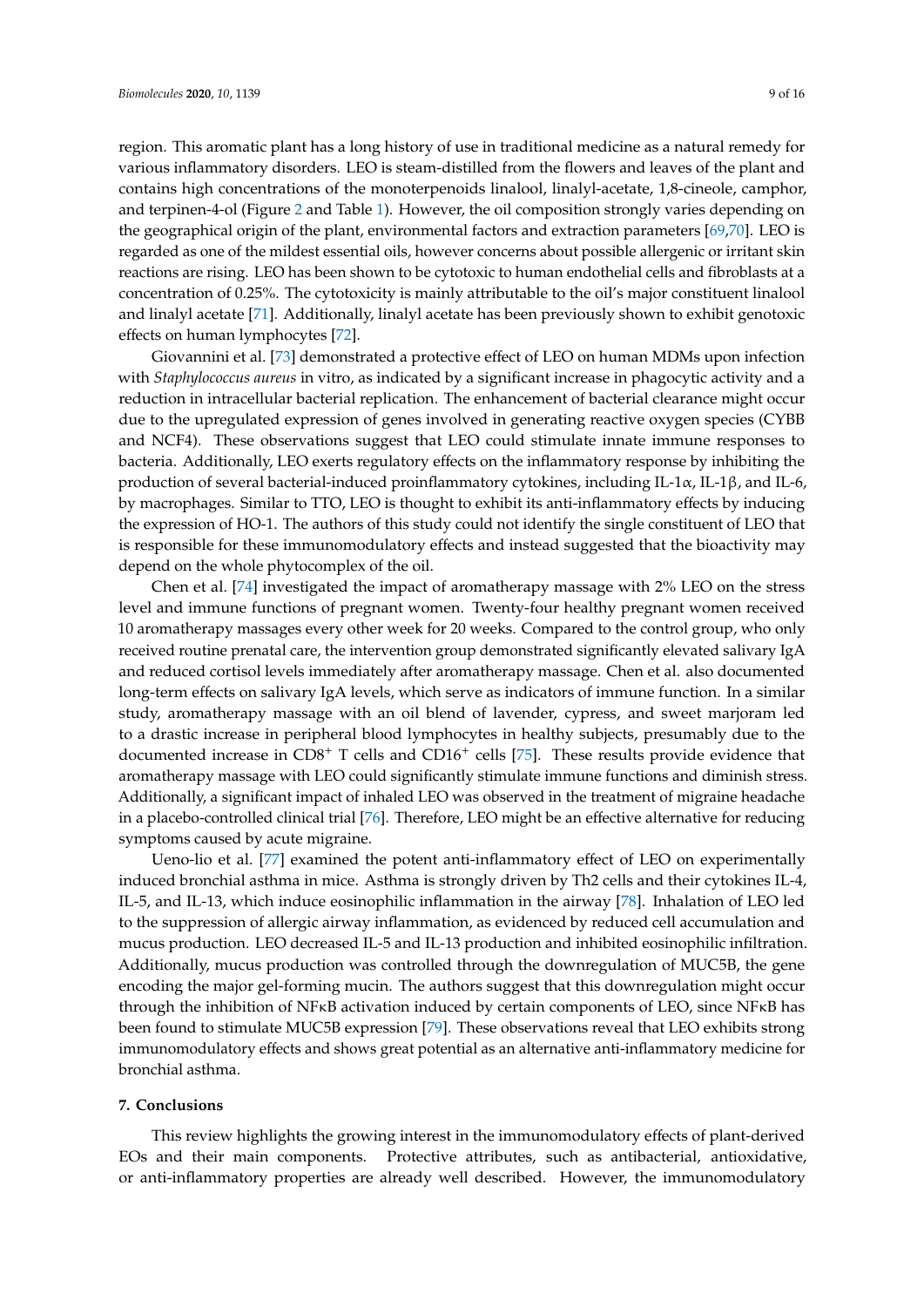effects of EOs have been considered only in a limited manner. Additionally, plant extracts induce few reported side effects compared to those of immunomodulatory pharmaceutical drugs. The current literature strengthens the potential of various EOs as suitable immunomodulatory alternative treatments for infectious or immune diseases. Furthermore, these compounds also provide good efficacy as preventive medicine, which promotes a general healthy lifestyle.

The results reviewed in this study revealed a significant reduction in relevant cytokines, such as IL-1α, IL-1β, IL-3, IL-4, IL-5, IL-6, IL-8, IL-10, IL-13, TNFα, NO, and IFNγ, which were measured mainly in monocytes and activated macrophages. Studies also showed both a reduction of proinflammatory cytokines by M1 activated macrophages, such as IL-1, IL6, NO, or TNF $\alpha$ , as well as the production of anti-inflammatory markers, such as IL-5, IL-13, expression of HO-1 (Nrf2-HO-1 pathway), increased production of CD8+, CD16<sup>+</sup> cells, and IgA by activation of M2 macrophages. Additionally, selected EOs were identified to alter the NF<sub>KB</sub> and p38 MAPK pathways. The balance of these pathways and factors in pro- or anti-inflammatory functions remains critical in immunomodulation. Since macrophages play an important role in defense of microbial infections, tissue repair, and tumors, regulation via EOs might also stimulate results regarding these applications [\[80\]](#page-15-11). The main results of the reviewed articles are summarized in Table [2.](#page-10-0) Furthermore, EEO increased the phagocytic activities of macrophages and peripheral blood monocytes and enhanced bacterial clearance. EEO restored the number of circulating granulocytes and their phagocytic ability in immunosuppressed models. CEO additionally was shown to stimulate cell-mediated immunity in immunocompetent mice and restore total white blood cell count (WBC) and humoral immunity in immunosuppressed mice. Importantly, several studies presented in this review provided contradictory results. Here, multiple parameters, such as location and climatic conditions for cultivation, extraction procedures, applied concentration, general application, as well as the testing organism remain critical factors. The geographical origin, environment, and extraction parameters highly affect the final extract composition. Variations in the main composition, but also changes in minor substances, can lead to great variations, representing a challenging task for commercial exploitation and exploration [\[81,](#page-15-12)[82\]](#page-15-13). Chemometric approaches might reliably predict the bioactivity of multicomponent substances in the future for better characterization of EOs and an improved comparability within studies [\[8,](#page-12-0)[9\]](#page-12-1). Due to hydrophobic properties and viscosity, the application of EOs to in vitro cell culture remains very challenging, which might also contribute to contradictory results across the reviewed studies. The applied dose and application (oral, inhalation, skin) also influences the EO efficacy. Finally, the selected in vivo organism or in vitro cell type strongly influences EO performance, rendering a precise prediction highly difficult.

The effects of EOs have mainly been examined at the cellular level, including in monocytes, macrophages, and Th cells, in the context of the molecular impacts on cytokines or immunoglobulins. Only a few studies addressed possible genetic regulations and mechanisms [\[83\]](#page-15-14). Further research should focus on the genetic regulatory pathways involved. Additionally, most of the analyzed data were derived from in vitro cell culture and in vivo mouse/rat experiments. In fact, there is a huge gap between in vitro studies and in vivo or clinical trials. Besides aromatherapy clinical trials, few data are available describing the immunomodulatory effects of EOs in humans. The U.S. Food and Drug Administration (FDA) considers many EOs as "Generally Recognized As Safe" (GRAS), therefore very little attempt has been made to investigate toxic effects on the body. Nevertheless, multiple studies revealed the toxic effects of EOs, clearly showing the need for appropriate testing systems for identifying their modes of action in the metabolism. Recently, even low concentrations of selected EOs showed toxic potential regarding respiratory disorders, mucous membrane irritation, acute toxicity, and organ toxicity [\[84,](#page-15-15)[85\]](#page-15-16). This holds true also for the selected essential oils in this review. EEO was shown to cause acute poisoning symptoms, CEO revealed hepatocytic effects, and TTO and LEO exhibit skin irritation and allergic reactions. There is also evidence of cytotoxic effects in selected cell types. Hence, there is a great demand for comprehensive toxicity testing prior to applications in food, feed, and pharmaceutical products. Alternative systems, such as 3D-cell culture, organs-on-chip,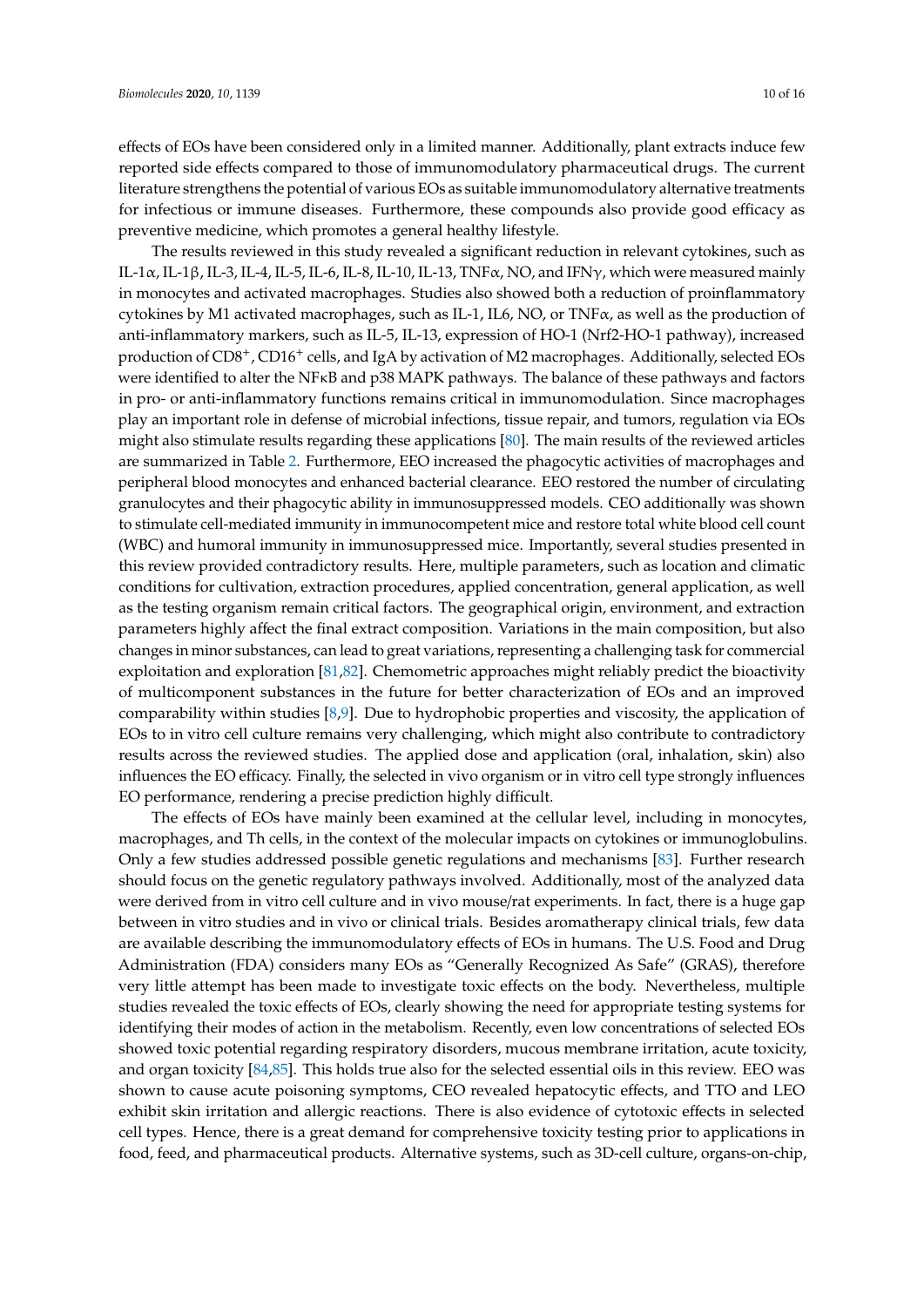or in vivo models like *Caenorhabditis elegans* and *Drosophila melanogaster*, might lead to novel insights and predictive approaches in this emerging topic.

<span id="page-10-0"></span>

| <b>Essential Oil</b> | <b>Effects on Immune Functions</b>                                                                                                                                                                                                                                                                                                                                                                                                                                                                                                       | Concentrations                                                                                                                                                                                                                                                                                                                                                                                                                                                                                     |  |  |
|----------------------|------------------------------------------------------------------------------------------------------------------------------------------------------------------------------------------------------------------------------------------------------------------------------------------------------------------------------------------------------------------------------------------------------------------------------------------------------------------------------------------------------------------------------------------|----------------------------------------------------------------------------------------------------------------------------------------------------------------------------------------------------------------------------------------------------------------------------------------------------------------------------------------------------------------------------------------------------------------------------------------------------------------------------------------------------|--|--|
| Eucalyptus           | Increased the phagocytic activities of macrophages and peripheral<br>blood monocytes and enhanced bacterial clearance [34,36]; restored the<br>number of circulating granulocytes and their phagocytic ability in<br>immunosuppressed models [34]; inhibited the production of IL-1 $\alpha$ ,<br>IL-1 $\beta$ , IL-4, IL-6, TNF $\alpha$ , and NO [34,36]; attenuated the activation of<br>p38 MAPK, NFKB, and TREM-1 [36]; suppressed COX-2 promoter<br>activity by 25% [1]                                                            | EEO 0.008 and 0.016% [v/v] (in vitro), EEO 12<br>mg/kg/day for 15 days (in vivo) [34]; EEO and<br>1,8-cineole 0.02% [v/v] (in vitro) [36]; EEO 0.01%<br>(in vitro) [1]                                                                                                                                                                                                                                                                                                                             |  |  |
| Clove                | Many contradictory results; stimulated cell-mediated immunity in<br>immunocompetent mice and restored WBC count and humoral<br>immunity in immunosuppressed mice [54]; inhibited cell-mediated<br>responses and improved humoral immune responses in<br>immunocompetent rats [55]; suppressed NO and $TNF\alpha$ production by<br>macrophages [58]; stimulated [58] and inhibited [62] IL-6 production;<br>enhanced cell-mediated and humoral immune responses in<br>experimental VL [56]; suppressed COX-2 promoter activity by 40% [1] | CEO (<98% eugenol) 100, 200, 400 mg/kg/day<br>for 7 days (in vivo) $[54]$ ; CEO (87.34% eugenol)<br>0.1 mL/kg/day (in vivo) [55]; ethanolic CEO<br>extract (74% eugenol), aqueous CEO extract<br>(43% eugenol) 0.001-1000 μg/mL (in vitro) [58];<br>clove extract 100 μg/well, eugenol extract 50<br>and 100 $\mu$ g/well (in vitro) [62]; eugenol<br>emulsion 25, 50, and 75 mg/kg/day for 10 days<br>(in vivo) $[56]$ ; CEO 0.01% (in vitro) [1]                                                 |  |  |
| Tea tree             | Stimulated the differentiation of immature myelocytes into active<br>phagocytizing monocytes and increased CD11b receptor expression<br>[68]; suppressed the production of TNF $\alpha$ , IL-1 $\beta$ , IL-8, IL-10, and<br>prostaglandin $E_2$ by blood peripheral monocytes [2]; MAC reduced the<br>production of NO and proinflammatory cytokines, inhibited NFKB<br>activation and induced HO-1 expression [65,67]                                                                                                                  | TTO and terpinen-4-ol 20-90 µmol/L (in vitro)<br>[68]; water soluble components of TTO at<br>0.125% (42% terpinen-4-ol, $3\%$ $\alpha$ -terpineol and<br>2% 1,8-cineole) (in vitro) [2]; MAC (60-64%<br>terpinen-4-ol, 8-14% p-cymene) 0.004-0.016%<br>$[v/v]$ (in vitro) [65]; MAC (60% terpinen-4-ol)<br>0.01-0.5% (in vitro) $[67]$<br>LEO (39% linalool, 11.97% camphor, 10.54%                                                                                                                |  |  |
| Lavender             | Increased the phagocytic activity of macrophages and reduced<br>intracellular bacterial replication and the production of IL-1 $\alpha$ , IL-1 $\beta$ ,<br>and IL-6 [73]; attenuated IL-5 and IL-13 secretion and inhibited<br>eosinophilic infiltration and mucus production in mouse asthma<br>models [77]; aromatherapy massage increased IgA levels [74] and the<br>number of CD8 <sup>+</sup> and CD16 <sup>+</sup> cells [75]                                                                                                     | eucalyptol) dilution of 1:50,000 for 10 <sup>6</sup> cells<br>(in vitro) $[73]$ ; LEO (31.78% linalyl acetate,<br>25.56% linalool) 20 $\mu$ L on 10 $\times$ 10 filter paper<br>(in vivo) [77]; LEO 2% (aromatherapy clinical<br>trial) [74]; essential oil blend of lavender<br>(36.31% linalool, 34.05% linalyl acetate), cypress<br>$(61.85\%$ $\beta$ -pinene, 15.2% 3-carene), and sweet<br>marjoram (21.26% terpinen-4-ol, 13.46%<br>$\gamma$ -terpinene) (aromatherapy clinical trial) [75] |  |  |

Especially for determining effective and critical toxicological values as well as acute toxicity, more research should be conducted in alternative model organisms. This fact represents a key point for future therapeutic applications. In this regards, multifactor approaches will be necessary in order to avoid over- or underestimation of the toxicological properties resulting in unjustified restrictions or safety attestation.

However, EOs have been successfully applied as feed additives to broiler chickens or weaned piglets and have clearly shown immunostimulatory effects, while no biotoxicity was observed. Additionally, more clinical trials focusing on immunomodulation are needed, since in vitro cell culture and in vivo experiments showed strong evidence in the context of the immunomodulatory properties of selected EOs.

#### **Funding:** This research received no external funding.

**Acknowledgments:** This work was created within a research project of the Austrian Competence Centre for Feed and Food Quality, Safety and Innovation (FFoQSI). The COMET-K1 Competence Centre FFoQSI is funded by the Austrian ministries BMVIT, BMDW, and the Austrian provinces Niederoesterreich, Upper Austria and Vienna within the scope of COMET-Competence Centers for Excellent Technologies. The program COMET is handled by the Austrian Research Promotion Agency FFG. This work was also funded by the Christian Doppler Forschungsgesellschaft (Josef Ressel Center for Phytogenic Drug Research). Also, special thanks to Bettina Schwarzinger (University of Applied Sciences Upper Austria, Center of Excellence Food Technology and Nutrition) for kindly preparing the chemical structures for Figure [2.](#page-3-0)

**Conflicts of Interest:** The authors declare no conflict of interest. The funders had no role in the design of the study; in the collection, analyses, or interpretation of data; in the writing of the manuscript, or in the decision to publish the results.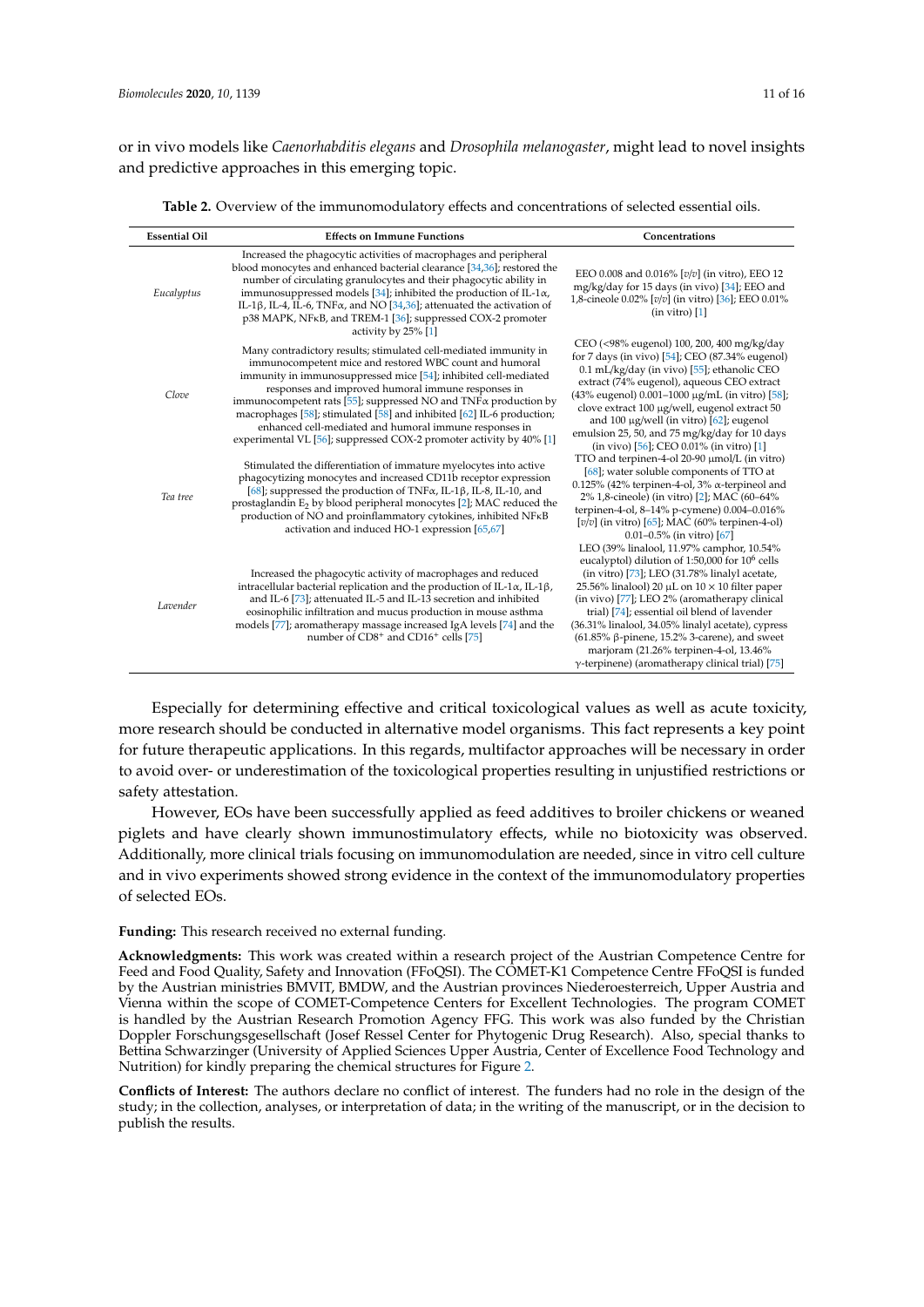## <span id="page-11-7"></span>**Appendix A**

| Abbreviation     | Explanation                                                    |  |  |  |
|------------------|----------------------------------------------------------------|--|--|--|
| <b>APC</b>       | antigen-presenting cells                                       |  |  |  |
| <b>CEO</b>       | clove essential oil                                            |  |  |  |
| $COX-2$          | cyclooxygenase                                                 |  |  |  |
| <b>DTH</b>       | delayed-type hypersensitivity                                  |  |  |  |
| <b>EE</b>        | eugenol emulsion                                               |  |  |  |
| EEO              | eucalyptus essential oil                                       |  |  |  |
| EO               | essential oil                                                  |  |  |  |
| $HO-1$           | heme oxygenase-1                                               |  |  |  |
| IFN $\gamma$     | interferon- $\gamma$                                           |  |  |  |
| $\Pi$ .          | interleukin                                                    |  |  |  |
| iNOS             | inducible nitric oxide synthase                                |  |  |  |
| $I \kappa B$     | inhibitor of <b>KB</b> kinase                                  |  |  |  |
| <b>LEO</b>       | lavender essential oil                                         |  |  |  |
| <b>LPS</b>       | lipopolysaccharide                                             |  |  |  |
| <b>MAC</b>       | Melaleuca alternifolia concentrate                             |  |  |  |
| <b>MDM</b>       | monocyte-derived macrophages                                   |  |  |  |
| MUC5B            | gel-forming mucin                                              |  |  |  |
| $N$ F $\kappa$ B | nuclear factor kappa-light-chain-enhancer of activated B-cells |  |  |  |
| <b>NLR</b>       | nod-like receptor                                              |  |  |  |
| NO <sub>1</sub>  | nitric oxide                                                   |  |  |  |
| Nrf2             | NF-E2-related factor 2                                         |  |  |  |
| p38 MAPK         | p38-mitogen-activated protein kinase                           |  |  |  |
| PPAR             | peroxisome proliferator-activated receptor                     |  |  |  |
| <b>SRBC</b>      | sheep red blood cells                                          |  |  |  |
| $TNF\alpha$      | tumor necrosis factor $\alpha$                                 |  |  |  |
| TREM-1           | triggering receptor expressed on myeloid cells                 |  |  |  |
| <b>TTO</b>       | tea tree oil                                                   |  |  |  |
| VL               | visceral leishmaniasis                                         |  |  |  |
| <b>WBC</b>       | total white blood cell count                                   |  |  |  |

**Table A1.** List of Abbreviations.

## **References**

- <span id="page-11-0"></span>1. Hotta, M.; Nakata, R.; Katsukawa, M.; Hori, K.; Takahashi, S.; Inoue, H. Carvacrol, a component of thyme oil, activates PPARα and γ and suppresses COX-2 expression. *J. Lipid Res.* **2009**, *51*, 132–139. [\[CrossRef\]](http://dx.doi.org/10.1194/jlr.M900255-JLR200) [\[PubMed\]](http://www.ncbi.nlm.nih.gov/pubmed/19578162)
- <span id="page-11-1"></span>2. Hart, P.H.; Brand, C.; Carson, C.F.; Riley, T.V.; Prager, R.H.; Finlay-Jones, J.J. Terpinen-4-ol, the main component of the essential oil of *Melaleuca alternifolia* (tea tree oil), suppresses inflammatory mediator production by activated human monocytes. *Inflamm. Res.* **2000**, *49*, 619–626. [\[CrossRef\]](http://dx.doi.org/10.1007/s000110050639) [\[PubMed\]](http://www.ncbi.nlm.nih.gov/pubmed/11131302)
- <span id="page-11-2"></span>3. Nogueira, M.N.M.; Aquino, S.G.; Rossa Junior, C.; Spolidorio, D.M.P. Terpinen-4-ol and alpha-terpineol (tea tree oil components) inhibit the production of IL-1β, IL-6 and IL-10 on human macrophages. *Inflamm. Res.* **2014**, *63*, 769–778. [\[CrossRef\]](http://dx.doi.org/10.1007/s00011-014-0749-x) [\[PubMed\]](http://www.ncbi.nlm.nih.gov/pubmed/24947163)
- <span id="page-11-3"></span>4. Marshall, J.S.; Warrington, R.; Watson, W.; Kim, H.L. An introduction to immunology and immunopathology. *Allergy Asthma Clin. Immunol.* **2018**, *14*, 49. [\[CrossRef\]](http://dx.doi.org/10.1186/s13223-018-0278-1)
- <span id="page-11-4"></span>5. Burt, S. Essential oils: Their antibacterial properties and potential applications in foods—A review. *Int. J. Food Microbiol.* **2004**, *94*, 223–253. [\[CrossRef\]](http://dx.doi.org/10.1016/j.ijfoodmicro.2004.03.022)
- <span id="page-11-5"></span>6. Zhang, L.; Yang, Z.; Huang, Z.; Zhao, M.; Li, P.; Zhou, W.; Zhang, K.; Zheng, X.; Lin, L.; Tang, J.; et al. Variation in Essential Oil and Bioactive Compounds of *Curcuma kwangsiensis* Collected from Natural Habitats. *Chem. Biodivers.* **2017**, *14*. [\[CrossRef\]](http://dx.doi.org/10.1002/cbdv.201700020)
- <span id="page-11-6"></span>7. Dhifi, W.; Bellili, S.; Jazi, S.; Bahloul, N.; Mnif, W. Essential Oils' Chemical Characterization and Investigation of Some Biological Activities: A Critical Review. *Medicines* **2016**, *3*, 25. [\[CrossRef\]](http://dx.doi.org/10.3390/medicines3040025)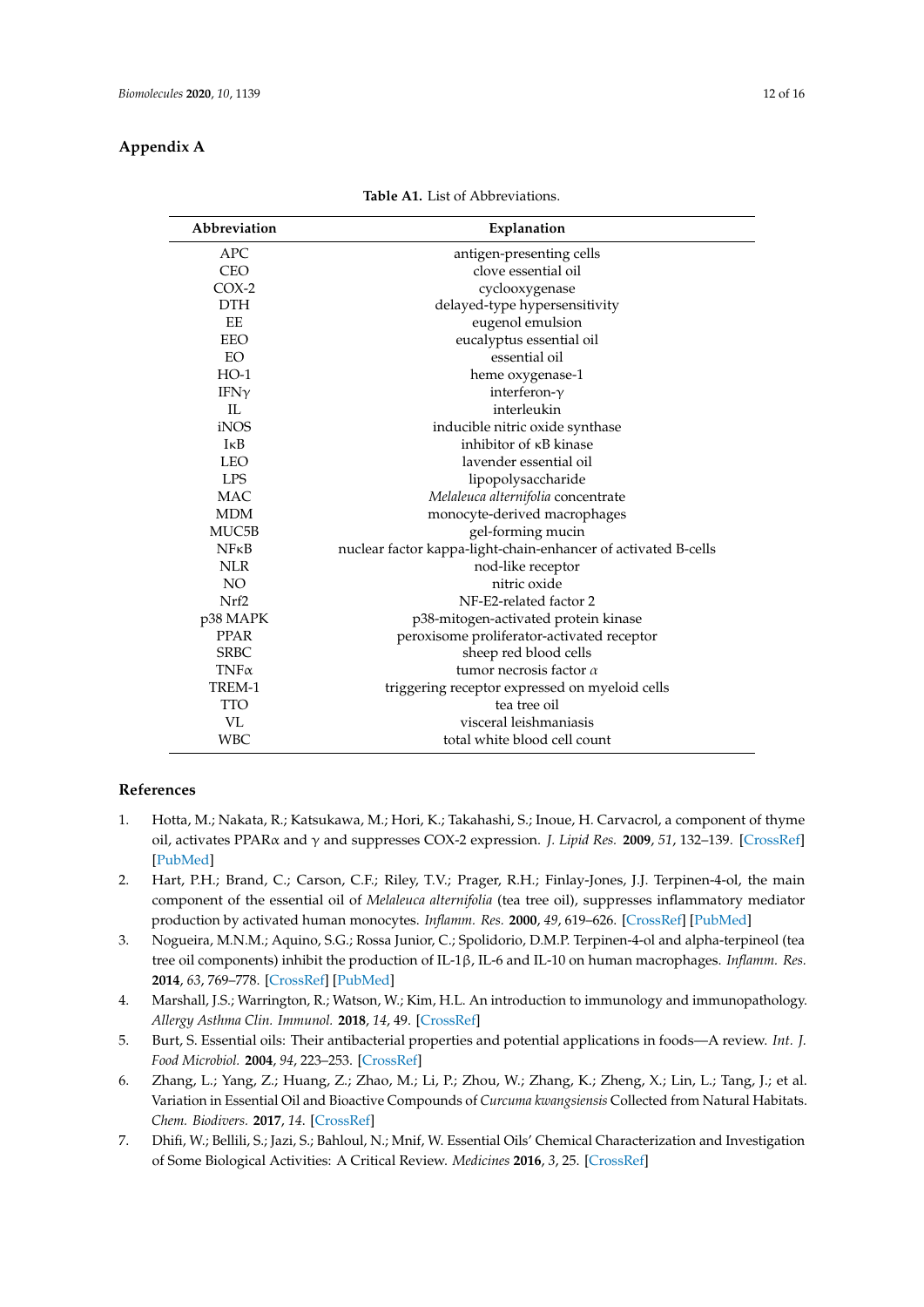- <span id="page-12-0"></span>8. Fujimura, Y.; Kawano, C.; Maeda-Murayama, A.; Nakamura, A.; Koike-Miki, A.; Yukihira, D.; Hayakawa, E.; Ishii, T.; Tachibana, H.; Wariishi, H.; et al. A Chemometrics-driven Strategy for the Bioactivity Evaluation of Complex Multicomponent Systems and the Effective Selection of Bioactivity-predictive Chemical Combinations. *Sci. Rep.* **2017**, *7*, 2257. [\[CrossRef\]](http://dx.doi.org/10.1038/s41598-017-02499-1)
- <span id="page-12-1"></span>9. Hammoda, H.M.; Harraz, F.M.; Farag, M.A.; El-Aswad, A.F.; El-Hawiet, A.; Eid, A.M. Volatiles profiling and bioactivities of *Cupressus* spp. leaf and cone essential oils as analyzed via chemometrics tools. *J. Essent. Oil Res.* **2019**, *31*, 53–62. [\[CrossRef\]](http://dx.doi.org/10.1080/10412905.2018.1496857)
- <span id="page-12-2"></span>10. Sonnenberg, G.F.; Hepworth, M.R. Functional interactions between innate lymphoid cells and adaptive immunity. *Nat. Rev. Immunol.* **2019**, *19*, 599–613. [\[CrossRef\]](http://dx.doi.org/10.1038/s41577-019-0194-8)
- <span id="page-12-3"></span>11. Redgrove, K.A.; McLaughlin, E.A. The Role of the Immune Response in Chlamydia trachomatis Infection of the Male Genital Tract: A Double-Edged Sword. *Front. Immunol.* **2014**, *5*, 534. [\[CrossRef\]](http://dx.doi.org/10.3389/fimmu.2014.00534) [\[PubMed\]](http://www.ncbi.nlm.nih.gov/pubmed/25386180)
- <span id="page-12-4"></span>12. Ashley, N.T.; Weil, Z.M.; Nelson, R.J. Inflammation: Mechanisms, Costs, and Natural Variation. *Annu. Rev. Ecol. Evol. Syst.* **2012**, *43*, 385–406. [\[CrossRef\]](http://dx.doi.org/10.1146/annurev-ecolsys-040212-092530)
- <span id="page-12-5"></span>13. Netea, M.G.; Balkwill, F.; Chonchol, M.; Cominelli, F.; Donath, M.Y.; Giamarellos-Bourboulis, E.J.; Golenbock, D.; Gresnigt, M.S.; Heneka, M.T.; Hoffman, H.M.; et al. A guiding map for inflammation. *Nat. Immunol.* **2017**, *18*, 826–831. [\[CrossRef\]](http://dx.doi.org/10.1038/ni.3790) [\[PubMed\]](http://www.ncbi.nlm.nih.gov/pubmed/28722720)
- <span id="page-12-6"></span>14. Gea-Banacloche, J.C. Immunomodulation. In *Principles of Molecular Medicine*; Runge, M.S., Patterson, C., Eds.; Humana Press: Totowa, NJ, USA, 2006; pp. 893–904.
- <span id="page-12-7"></span>15. Huang, C.-F.; Lin, S.-S.; Liao, P.-H.; Young, S.-C.; Yang, C.-C. The Immunopharmaceutical Effects and Mechanisms of Herb Medicine. *Cell. Mol. Immunol.* **2008**, *5*, 23–31. [\[CrossRef\]](http://dx.doi.org/10.1038/cmi.2008.3)
- <span id="page-12-8"></span>16. Dong, L.; Liu, J.; Zhong, Z.; Wang, S.; Wang, H.; Huo, Y.; Wei, Z.; Yu, L. Dietary tea tree oil supplementation improves the intestinal mucosal immunity of weanling piglets. *Anim. Feed Sci. Technol.* **2019**, *255*, 114209. [\[CrossRef\]](http://dx.doi.org/10.1016/j.anifeedsci.2019.114209)
- <span id="page-12-9"></span>17. Kang, S.; Min, H. Ginseng, the 'Immunity Boost': The Effects of Panax ginseng on Immune System. *J. Ginseng Res.* **2012**, *36*, 354–368. [\[CrossRef\]](http://dx.doi.org/10.5142/jgr.2012.36.4.354)
- 18. Sandner, G.; Mueller, A.S.; Zhou, X.; Stadlbauer, V.; Schwarzinger, B.; Schwarzinger, C.; Wenzel, U.; Maenner, K.; van der Klis, J.D.; Hirtenlehner, S.; et al. Ginseng Extract Ameliorates the Negative Physiological Effects of Heat Stress by Supporting Heat Shock Response and Improving Intestinal Barrier Integrity: Evidence from Studies with Heat-Stressed Caco-2 Cells, *C. elegans* and Growing Broilers. *Molecules* **2020**, *25*, 835. [\[CrossRef\]](http://dx.doi.org/10.3390/molecules25040835)
- <span id="page-12-10"></span>19. Reyes, A.W.B.; Hop, H.T.; Arayan, L.T.; Huy, T.X.N.; Park, S.J.; Kim, K.D.; Min, W.; Lee, H.J.; Rhee, M.H.; Kwak, Y.-S.; et al. The host immune enhancing agent Korean red ginseng oil successfully attenuates *Brucella abortus* infection in a murine model. *J. Ethnopharmacol.* **2017**, *198*, 5–14. [\[CrossRef\]](http://dx.doi.org/10.1016/j.jep.2016.12.026)
- <span id="page-12-11"></span>20. Salehi, B.; Sharifi-Rad, J.; Quispe, C.; Llaique, H.; Villalobos, M.; Smeriglio, A.; Trombetta, D.; Ezzat, S.M.; Salem, M.A.; Zayed, A.; et al. Insights into Eucalyptus genus chemical constituents, biological activities and health-promoting effects. *Trends Food Sci. Technol.* **2019**, *91*, 609–624. [\[CrossRef\]](http://dx.doi.org/10.1016/j.tifs.2019.08.003)
- <span id="page-12-12"></span>21. Barbosa, L.C.; Filomeno, C.A.; Teixeira, R.R. Chemical Variability and Biological Activities of *Eucalyptus* spp. Essential Oils. *Molecules* **2016**, *21*, 1671. [\[CrossRef\]](http://dx.doi.org/10.3390/molecules21121671)
- <span id="page-12-13"></span>22. Yin, C.; Liu, B.; Wang, P.; Li, X.; Li, Y.; Zheng, X.; Tai, Y.; Wang, C.; Liu, B. Eucalyptol alleviates inflammation and pain responses in a mouse model of gout arthritis. *Br. J. Pharmacol.* **2020**, *177*, 2042–2057. [\[CrossRef\]](http://dx.doi.org/10.1111/bph.14967) [\[PubMed\]](http://www.ncbi.nlm.nih.gov/pubmed/31883118)
- <span id="page-12-14"></span>23. Joshi, A.; Sharma, A.; Bachheti, R.K.; Pandey, D.P. A Comparative Study of the Chemical Composition of the Essential oil from *Eucalyptus globulus* Growing in Dehradun (India) and Around the World. *Orient. J. Chem.* **2016**, *32*, 331–340. [\[CrossRef\]](http://dx.doi.org/10.13005/ojc/320137)
- <span id="page-12-15"></span>24. Sitaraman, R.; Rao, G. A Pediatric Case of Accidental Eucalyptus Oil Poisoning from New Delhi, India: Emergency Measures, Historical Context, and Implications for Practice. *Cureus* **2019**, *11*, e5734. [\[CrossRef\]](http://dx.doi.org/10.7759/cureus.5734)
- 25. Ittyachen, A.M.; George, G.R.; Radhakrishnan, M.; Joy, Y. Eucalyptus oil poisoning: Two case reports. *J. Med. Case Rep.* **2019**, *13*, 326. [\[CrossRef\]](http://dx.doi.org/10.1186/s13256-019-2260-z) [\[PubMed\]](http://www.ncbi.nlm.nih.gov/pubmed/31685016)
- <span id="page-12-16"></span>26. Flaman, Z.; Pellechia-Clarke, S.; Bailey, B.; McGuigan, M. Unintentional exposure of young children to camphor and eucalyptus oils. *Paediatr. Child Health* **2001**, *6*, 80–83. [\[CrossRef\]](http://dx.doi.org/10.1093/pch/6.2.80) [\[PubMed\]](http://www.ncbi.nlm.nih.gov/pubmed/20084213)
- <span id="page-12-17"></span>27. Sebei, K.; Sakouhi, F.; Herchi, W.; Khouja, M.L.; Boukhchina, S. Chemical composition and antibacterial activities of seven Eucalyptus species essential oils leaves. *Biol. Res.* **2015**, *48*, 7. [\[CrossRef\]](http://dx.doi.org/10.1186/0717-6287-48-7) [\[PubMed\]](http://www.ncbi.nlm.nih.gov/pubmed/25654423)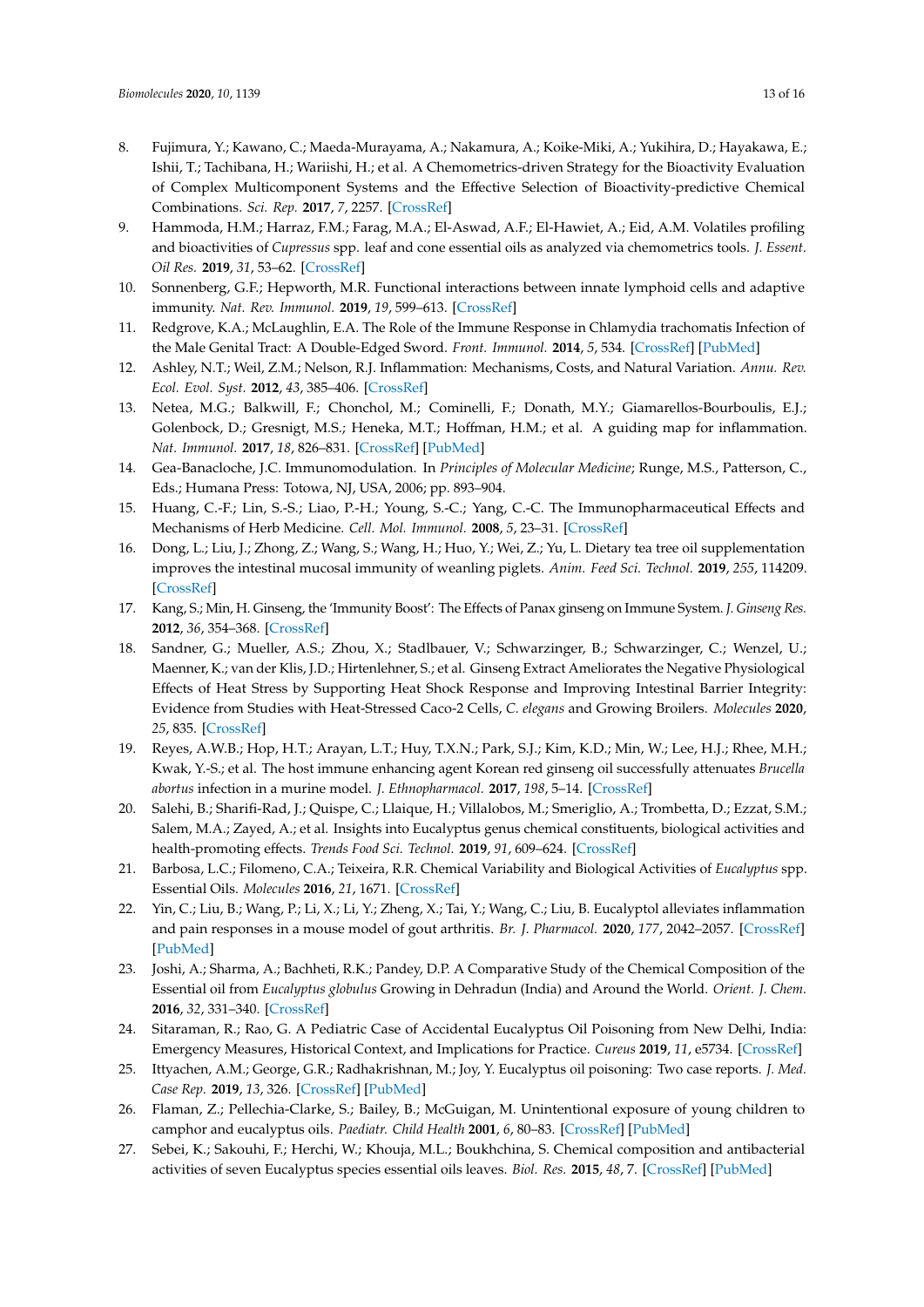- <span id="page-13-0"></span>28. Nurdjannah, N.; Bermawie, N. Cloves. In *Handbook of Herbs and Spices*; Elsevier: Amsterdam, The Netherlands, 2012; pp. 197–215.
- <span id="page-13-1"></span>29. Jirovetz, L.; Buchbauer, G.; Stoilova, I.; Stoyanova, A.; Krastanov, A.; Schmidt, E. Chemical composition and antioxidant properties of clove leaf essential oil. *J. Agric. Food Chem.* **2006**, *54*, 6303–6307. [\[CrossRef\]](http://dx.doi.org/10.1021/jf060608c)
- <span id="page-13-2"></span>30. Carson, C.F.; Hammer, K.A.; Riley, T.V. *Melaleuca alternifolia* (Tea Tree) oil: A review of antimicrobial and other medicinal properties. *Clin. Microbiol. Rev.* **2006**, *19*, 50–62. [\[CrossRef\]](http://dx.doi.org/10.1128/CMR.19.1.50-62.2006)
- <span id="page-13-3"></span>31. De Groot, A.C.; Schmidt, E. Tea tree oil: Contact allergy and chemical composition. *Contact Derm.* **2016**, *75*, 129–143. [\[CrossRef\]](http://dx.doi.org/10.1111/cod.12591)
- <span id="page-13-4"></span>32. Białoń, M.; Krzyśko-Łupicka, T.; Nowakowska-Bogdan, E.; Wieczorek, P.P. Chemical Composition of Two Different Lavender Essential Oils and Their Effect on Facial Skin Microbiota. *Molecules* **2019**, *24*, 3270. [\[CrossRef\]](http://dx.doi.org/10.3390/molecules24183270)
- <span id="page-13-5"></span>33. Kıvrak, Ş. Essential oil composition and antioxidant activities of eight cultivars of Lavender and Lavandin from western Anatolia. *Ind. Crops Prod.* **2018**, *117*, 88–96. [\[CrossRef\]](http://dx.doi.org/10.1016/j.indcrop.2018.02.089)
- <span id="page-13-6"></span>34. Serafino, A.; Sinibaldi Vallebona, P.; Andreola, F.; Zonfrillo, M.; Mercuri, L.; Federici, M.; Rasi, G.; Garaci, E.; Pierimarchi, P. Stimulatory effect of Eucalyptus essential oil on innate cell-mediated immune response. *BMC Immunol.* **2008**, *9*, 17. [\[CrossRef\]](http://dx.doi.org/10.1186/1471-2172-9-17) [\[PubMed\]](http://www.ncbi.nlm.nih.gov/pubmed/18423004)
- <span id="page-13-7"></span>35. Jordan, A.R.; Racine, R.R.; Hennig, M.J.P.; Lokeshwar, V.B. The Role of CD44 in Disease Pathophysiology and Targeted Treatment. *Front. Immunol.* **2015**, *6*, 182. [\[CrossRef\]](http://dx.doi.org/10.3389/fimmu.2015.00182) [\[PubMed\]](http://www.ncbi.nlm.nih.gov/pubmed/25954275)
- <span id="page-13-8"></span>36. Yadav, N.; Chandra, H. Suppression of inflammatory and infection responses in lung macrophages by eucalyptus oil and its constituent 1,8-cineole: Role of pattern recognition receptors TREM-1 and NLRP3, the MAP kinase regulator MKP-1, and NFκB. *PLoS ONE* **2017**, *12*, e0188232. [\[CrossRef\]](http://dx.doi.org/10.1371/journal.pone.0188232) [\[PubMed\]](http://www.ncbi.nlm.nih.gov/pubmed/29141025)
- <span id="page-13-9"></span>37. Juergens, U.R.; Engelen, T.; Racké, K.; Stöber, M.; Gillissen, A.; Vetter, H. Inhibitory activity of 1,8-cineol (eucalyptol) on cytokine production in cultured human lymphocytes and monocytes. *Pulm. Pharmacol. Ther.* **2004**, *17*, 281–287. [\[CrossRef\]](http://dx.doi.org/10.1016/j.pupt.2004.06.002)
- <span id="page-13-10"></span>38. Broz, P.; Dixit, V.M. Inflammasomes: Mechanism of assembly, regulation and signalling. *Nat. Rev. Immunol.* **2016**, *16*, 407–420. [\[CrossRef\]](http://dx.doi.org/10.1038/nri.2016.58)
- <span id="page-13-11"></span>39. Ding, S.; Xu, S.; Ma, Y.; Liu, G.; Jang, H.; Fang, J. Modulatory Mechanisms of the NLRP3 Inflammasomes in Diabetes. *Biomolecules* **2019**, *9*, 850. [\[CrossRef\]](http://dx.doi.org/10.3390/biom9120850)
- <span id="page-13-12"></span>40. Liu, L.; Dong, Y.; Ye, M.; Jin, S.; Yang, J.; Joosse, M.E.; Sun, Y.; Zhang, J.; Lazarev, M.; Brant, S.R.; et al. The Pathogenic Role of NLRP3 Inflammasome Activation in Inflammatory Bowel Diseases of Both Mice and Humans. *J. Crohns. Colitis* **2017**, *11*, 737–750. [\[CrossRef\]](http://dx.doi.org/10.1093/ecco-jcc/jjw219)
- <span id="page-13-13"></span>41. Paramel Varghese, G.; Folkersen, L.; Strawbridge, R.J.; Halvorsen, B.; Yndestad, A.; Ranheim, T.; Krohg-Sørensen, K.; Skjelland, M.; Espevik, T.; Aukrust, P.; et al. NLRP3 Inflammasome Expression and Activation in Human Atherosclerosis. *J. Am. Heart Assoc.* **2016**, *5*, e003031. [\[CrossRef\]](http://dx.doi.org/10.1161/JAHA.115.003031)
- <span id="page-13-14"></span>42. Roe, K.; Gibot, S.; Verma, S. Triggering receptor expressed on myeloid cells-1 (TREM-1): A new player in antiviral immunity? *Front. Microbiol.* **2014**, *5*, 627. [\[CrossRef\]](http://dx.doi.org/10.3389/fmicb.2014.00627)
- <span id="page-13-15"></span>43. Goldstein, D.M.; Kuglstatter, A.; Lou, Y.; Soth, M.J. Selective p38α Inhibitors Clinically Evaluated for the Treatment of Chronic Inflammatory Disorders. *J. Med. Chem.* **2010**, *53*, 2345–2353. [\[CrossRef\]](http://dx.doi.org/10.1021/jm9012906) [\[PubMed\]](http://www.ncbi.nlm.nih.gov/pubmed/19950901)
- <span id="page-13-16"></span>44. Zhou, J.-y.; Tang, F.-d.; Mao, G.-g.; Bian, R.-l. Effect of alpha-pinene on nuclear translocation of NF-kappa B in THP-1 cells. *Acta Pharmacol. Sin.* **2004**, *25*, 480–484. [\[PubMed\]](http://www.ncbi.nlm.nih.gov/pubmed/15066217)
- <span id="page-13-17"></span>45. Zhou, J.-y.; Wang, X.-F.; Tang, F.-d.; Zhou, J.-Y.; Lu, G.-H.; Wang, Y.; Bian, R.-l. Inhibitory effect of 1,8-cineol (eucalyptol) on Egr-1 expression in lipopolysaccharide-stimulated THP-1 cells. *Acta Pharmacol. Sin.* **2007**, *28*, 908–912. [\[CrossRef\]](http://dx.doi.org/10.1111/j.1745-7254.2007.00555.x)
- <span id="page-13-18"></span>46. Rouzer, C.A.; Marnett, L.J. Cyclooxygenases: Structural and functional insights. *J. Lipid Res.* **2009**, *50*, 29–34. [\[CrossRef\]](http://dx.doi.org/10.1194/jlr.R800042-JLR200) [\[PubMed\]](http://www.ncbi.nlm.nih.gov/pubmed/18952571)
- <span id="page-13-19"></span>47. Batiha, G.E.; Alkazmi, L.M.; Wasef, L.G.; Beshbishy, A.M.; Nadwa, E.H.; Rashwan, E.K. *Syzygium aromaticum* L. (Myrtaceae): Traditional Uses, Bioactive Chemical Constituents, Pharmacological and Toxicological Activities. *Biomolecules* **2020**, *10*, 202. [\[CrossRef\]](http://dx.doi.org/10.3390/biom10020202)
- <span id="page-13-20"></span>48. Mateen, S.; Rehman, M.T.; Shahzad, S.; Naeem, S.S.; Faizy, A.F.; Khan, A.Q.; Khan, M.S.; Husain, F.M.; Moin, S. Anti-oxidant and anti-inflammatory effects of cinnamaldehyde and eugenol on mononuclear cells of rheumatoid arthritis patients. *Eur. J. Pharmacol.* **2019**, *852*, 14–24. [\[CrossRef\]](http://dx.doi.org/10.1016/j.ejphar.2019.02.031) [\[PubMed\]](http://www.ncbi.nlm.nih.gov/pubmed/30796902)
- <span id="page-13-21"></span>49. Pavesi, C.; Banks, L.; Hudaib, T. Antifungal and antibacterial activities of eugenol and non-polar extract of *Syzygium aromaticum* L. *J. Pharm. Sci. Res.* **2018**, *10*, 337–339.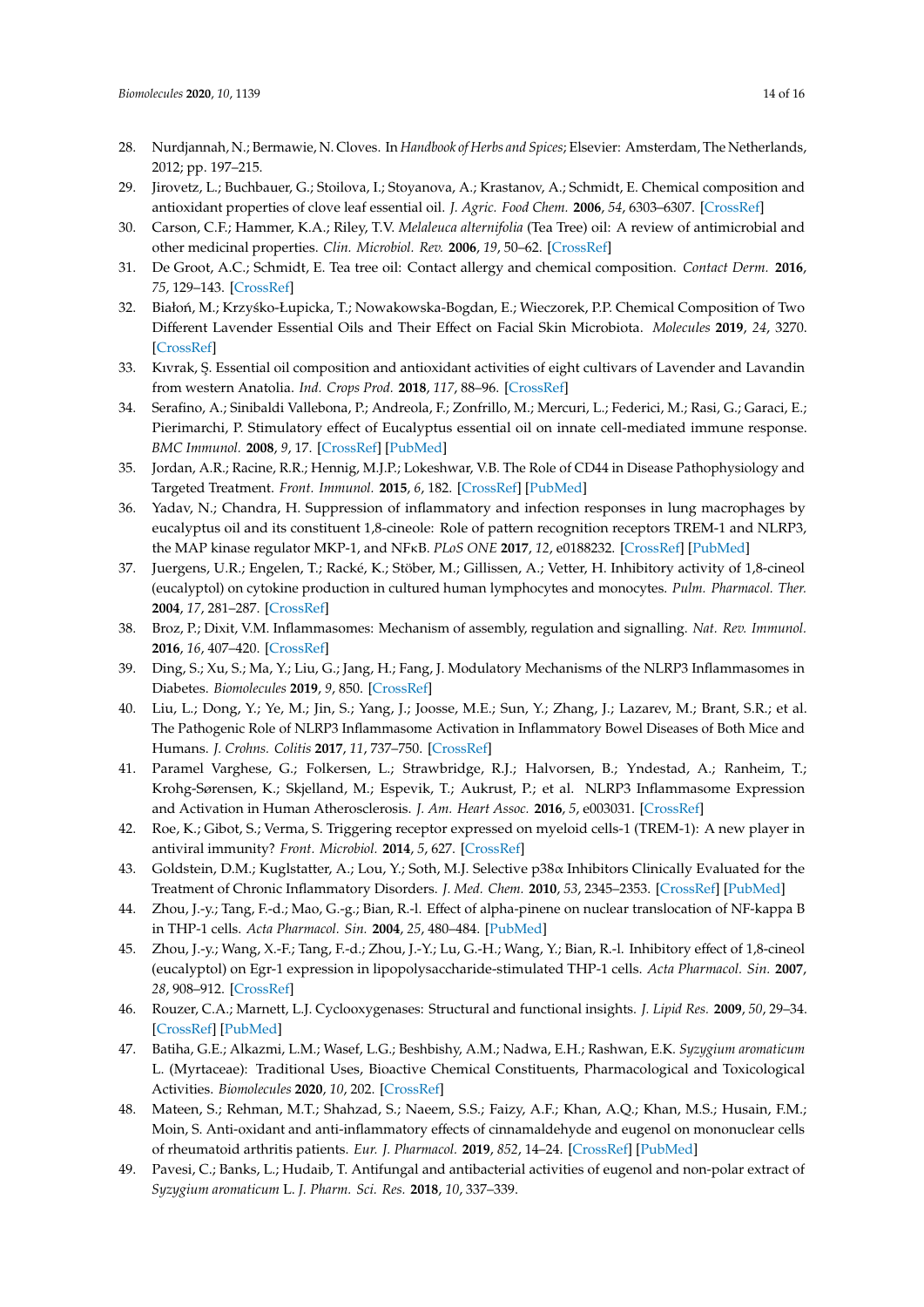- <span id="page-14-0"></span>50. Ghofran, O.; Safari, T.; Shahraki, M.R. Effects of Eugenol on Pain Response to the Formalin Test and Plasma Antioxidant Activity in High Fructose Drinking Water in Male Rats. *Int. J. Prev. Med.* **2019**, *10*, 151.
- <span id="page-14-1"></span>51. Gaylor, R.; Michel, J.; Thierry, D.; Panja, R.; Fanja, F.; Pascal, D. Bud, leaf and stem essential oil composition of Syzygium aromaticum from Madagascar, Indonesia and Zanzibar. *Int. J. Basic Appl. Sci.* **2014**, *3*, 224–233. [\[CrossRef\]](http://dx.doi.org/10.14419/ijbas.v3i3.2473)
- <span id="page-14-2"></span>52. Prashar, A.; Locke, I.C.; Evans, C.S. Cytotoxicity of clove (*Syzygium aromaticum*) oil and its major components to human skin cells. *Cell Prolif.* **2006**, *39*, 241–248. [\[CrossRef\]](http://dx.doi.org/10.1111/j.1365-2184.2006.00384.x)
- <span id="page-14-3"></span>53. Janes, S.E.; Price, C.S.; Thomas, D. Essential oil poisoning: N-acetylcysteine for eugenol-induced hepatic failure and analysis of a national database. *Eur. J. Pediatr.* **2005**, *164*, 520–522. [\[CrossRef\]](http://dx.doi.org/10.1007/s00431-005-1692-1) [\[PubMed\]](http://www.ncbi.nlm.nih.gov/pubmed/15895251)
- <span id="page-14-4"></span>54. Carrasco, F.R.; Schmidt, G.; Romero, A.L.; Sartoretto, J.L.; Caparroz-Assef, S.M.; Bersani-Amado, C.A.; Cuman, R.K.N. Immunomodulatory activity of Zingiber officinale Roscoe, *Salvia o*ffi*cinalis* L. and *Syzygium aromaticum* L. essential oils: Evidence for humor- and cell-mediated responses. *J. Pharm. Pharmacol.* **2009**, *61*, 961–967. [\[CrossRef\]](http://dx.doi.org/10.1211/jpp.61.07.0017) [\[PubMed\]](http://www.ncbi.nlm.nih.gov/pubmed/19589240)
- <span id="page-14-5"></span>55. Halder, S.; Mehta, A.K.; Mediratta, P.K.; Sharma, K.K. Essential oil of clove (*Eugenia caryophyllata*) augments the humoral immune response but decreases cell mediated immunity. *Phytother. Res.* **2011**, *25*, 1254–1256. [\[CrossRef\]](http://dx.doi.org/10.1002/ptr.3412) [\[PubMed\]](http://www.ncbi.nlm.nih.gov/pubmed/21796701)
- <span id="page-14-6"></span>56. Islamuddin, M.; Chouhan, G.; Want, M.Y.; Ozbak, H.A.; Hemeg, H.A.; Afrin, F. Immunotherapeutic Potential of Eugenol Emulsion in Experimental Visceral Leishmaniasis. *PLoS Negl. Trop. Dis.* **2016**, *10*, e0005011. [\[CrossRef\]](http://dx.doi.org/10.1371/journal.pntd.0005011)
- <span id="page-14-7"></span>57. Parker, D. CD80/CD86 signaling contributes to the proinflammatory response of *Staphylococcus aureus* in the airway. *Cytokine* **2018**, *107*, 130–136. [\[CrossRef\]](http://dx.doi.org/10.1016/j.cyto.2018.01.016)
- <span id="page-14-8"></span>58. Dibazar, S.P.; Fateh, S.; Daneshmandi, S. Immunomodulatory effects of clove (*Syzygium aromaticum*) constituents on macrophages: In vitro evaluations of aqueous and ethanolic components. *J. Immunotoxicol.* **2015**, *12*, 124–131. [\[CrossRef\]](http://dx.doi.org/10.3109/1547691X.2014.912698)
- <span id="page-14-9"></span>59. Choi, C.Y.; Park, K.-R.; Lee, J.-H.; Jeon, Y.J.; Liu, K.-H.; Oh, S.; Kim, D.-E.; Yea, S.S. Isoeugenol suppression of inducible nitric oxide synthase expression is mediated by down-regulation of NF-kappaB, ERK1/2, and p38 kinase. *Eur. J. Pharmacol.* **2007**, *576*, 151–159. [\[CrossRef\]](http://dx.doi.org/10.1016/j.ejphar.2007.07.034)
- <span id="page-14-10"></span>60. Magalhães, C.B.; Casquilho, N.V.; Machado, M.N.; Riva, D.R.; Travassos, L.H.; Leal-Cardoso, J.H.; Fortunato, R.S.; Faffe, D.S.; Zin, W.A. The anti-inflammatory and anti-oxidative actions of eugenol improve lipopolysaccharide-induced lung injury. *Respir. Physiol. Neurobiol.* **2019**, *259*, 30–36. [\[CrossRef\]](http://dx.doi.org/10.1016/j.resp.2018.07.001)
- <span id="page-14-11"></span>61. Persoons, J.H.; Schornagel, K.; Tilders, F.F.; De Vente, J.; Berkenbosch, F.; Kraal, G. Alveolar macrophages autoregulate IL-1 and IL-6 production by endogenous nitric oxide. *Am. J. Respir. Cell Mol. Biol.* **1996**, *14*, 272–278. [\[CrossRef\]](http://dx.doi.org/10.1165/ajrcmb.14.3.8845178)
- <span id="page-14-12"></span>62. Bachiega, T.F.; de Sousa, J.P.; Bastos, J.K.; Sforcin, J.M. Clove and eugenol in noncytotoxic concentrations exert immunomodulatory/anti-inflammatory action on cytokine production by murine macrophages. *J. Pharm. Pharmacol.* **2012**, *64*, 610–616. [\[CrossRef\]](http://dx.doi.org/10.1111/j.2042-7158.2011.01440.x)
- <span id="page-14-13"></span>63. Sharifi-Rad, J.; Salehi, B.; Varoni, E.M.; Sharopov, F.; Yousaf, Z.; Ayatollahi, S.A.; Kobarfard, F.; Sharifi-Rad, M.; Afdjei, M.H.; Sharifi-Rad, M.; et al. Plants of the Melaleuca Genus as Antimicrobial Agents: From Farm to Pharmacy. *Phytother. Res.* **2017**, *31*, 1475–1494. [\[CrossRef\]](http://dx.doi.org/10.1002/ptr.5880) [\[PubMed\]](http://www.ncbi.nlm.nih.gov/pubmed/28782167)
- <span id="page-14-14"></span>64. Hammer, K.A.; Carson, C.F.; Riley, T.V.; Nielsen, J.B. A review of the toxicity of *Melaleuca alternifolia* (tea tree) oil. *Food Chem. Toxicol.* **2006**, *44*, 616–625. [\[CrossRef\]](http://dx.doi.org/10.1016/j.fct.2005.09.001)
- <span id="page-14-15"></span>65. Low, P.; Clark, A.M.; Chou, T.-C.; Chang, T.-C.; Reynolds, M.; Ralph, S.J. Immunomodulatory activity of *Melaleuca alternifolia* concentrate (MAC): Inhibition of LPS-induced NF-κB activation and cytokine production in myeloid cell lines. *Int. Immunopharmacol.* **2015**, *26*, 257–264. [\[CrossRef\]](http://dx.doi.org/10.1016/j.intimp.2015.03.034) [\[PubMed\]](http://www.ncbi.nlm.nih.gov/pubmed/25858876)
- <span id="page-14-16"></span>66. Taniguchi, K.; Karin, M. NF-κB, inflammation, immunity and cancer: Coming of age. *Nat. Rev. Immunol.* **2018**, *18*, 309–324. [\[CrossRef\]](http://dx.doi.org/10.1038/nri.2017.142) [\[PubMed\]](http://www.ncbi.nlm.nih.gov/pubmed/29379212)
- <span id="page-14-17"></span>67. Lee, S.-Y.; Chen, P.-Y.; Lin, J.-C.; Kirkby, N.S.; Ou, C.-H.; Chang, T.-C. *Melaleuca alternifolia* Induces Heme Oxygenase-1 Expression in Murine RAW264.7 Cells through Activation of the Nrf2-ARE Pathway. *Am. J. Chin. Med.* **2017**, *45*, 1631–1648. [\[CrossRef\]](http://dx.doi.org/10.1142/S0192415X17500884) [\[PubMed\]](http://www.ncbi.nlm.nih.gov/pubmed/29121804)
- <span id="page-14-18"></span>68. Budhiraja, S.S.; Cullum, M.E.; Sioutis, S.S.; Evangelista, L.; Habanova, S.T. Biological activity of *Melaleuca alternifola* (Tea Tree) oil component, terpinen-4-ol, in human myelocytic cell line HL-60. *J. Manip. Physiol. Ther.* **1999**, *22*, 447–453. [\[CrossRef\]](http://dx.doi.org/10.1016/S0161-4754(99)70033-3)